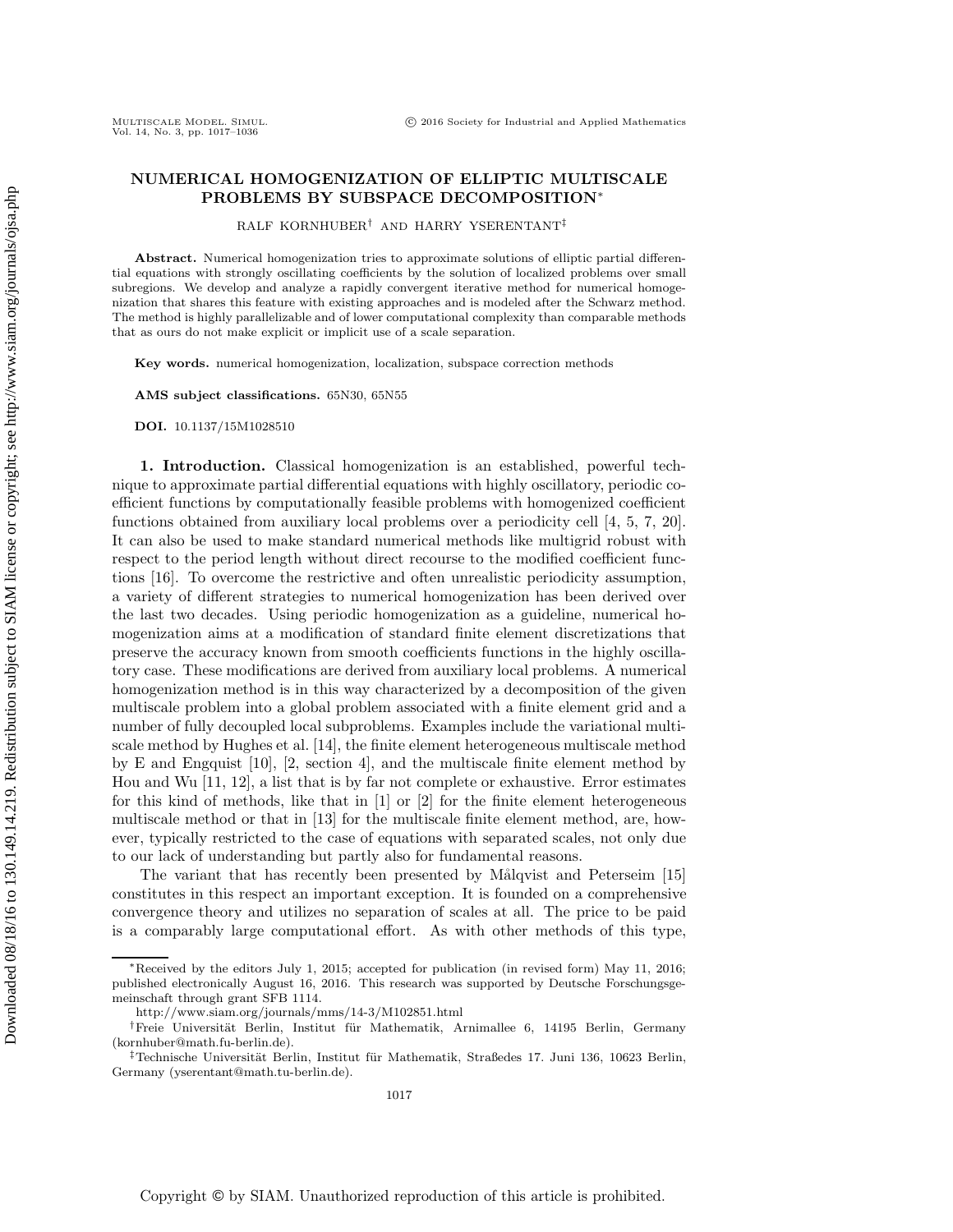Målqvist and Peterseim calculate approximate solutions that are linked to a finite element grid. The choice of this grid determines the accuracy, which is the same as with smooth coefficient functions. They assign to each vertex of the finite elements a basis function, namely, the difference of the corresponding piecewise linear finite element basis function of usual kind and its orthogonal projection to a space of rapidly oscillating functions. In the basic version of their method, these basis functions possess a global support but decay exponentially from one shell of elements surrounding the assigned vertex to the next. Målqvist and Peterseim are therefore able to replace them by local counterparts without sacrificing the accuracy, at first still on the continuous level and later in discretized form. These modified basis functions can be calculated solving local fine grid saddle point problems. Their support consists of a fixed number of shells of elements surrounding the associated node. The number of these shells increases logarithmically with increasing accuracy, that is, decreasing gridsize.

In the approach that we propose and analyze in this work as well as in related methods like [\[17\]](#page-18-13), a similar logarithmic effect shows up. Like usual numerical homogenization methods, our method is based on a decomposition of the original multiscale problem into a comparatively small global problem and a set of decoupled local subproblems. We calculate approximations of the solutions by a rapidly convergent iterative procedure switching a few times back and forth between the global problem and the local subproblems. Like Målqvist and Peterseim, we start from a finite element triangulation of the domain under consideration, which is, however, not linked to the accuracy and can therefore be flexibly adapted to other needs, ranging from parallelization issues to the adaption to coefficient inhomogeneities. The assigned finite element space serves only for the stabilization of the iterative method. A new approximation is composed in a conjugate-gradient-like manner of the old approximations and a sum of Ritz projections of the current error onto certain subspaces of the solution space. One of these subspaces is the standard piecewise linear finite element space associated with the triangulation, that provides for the global exchange of information. The other subspaces are of a very local nature and consist of functions that vanish outside the finite elements surrounding a given vertex. The logarithm comes in here via the number of iterations. We show that logarithmically many iteration steps suffice to reach a given accuracy. The fine structure of the solution can thus with few local corrections be captured with high accuracy. As that of Målqvist and Peterseim, our approach utilizes no separation of scales at all.

In the first step of our analysis, we attack the continuous original problem directly. The solution space is in this basic version the continuous solution space  $H_0^1(\Omega)$ , and the local subspaces are the Sobolev spaces  $H_0^1(\omega_i)$  over the patches surrounding the vertices of the finite elements. The iterates tend then with a speed that does not deteriorate with decreasing size of the finite elements to the solution of the original problem. This observation is of its own interest and underlines the conceptual simplicity and general nature of our approach. In a second stage, the infinite dimensional solution space is replaced by a finite element space of arbitrary order associated with a uniform or nonuniform refinement of the original triangulation.

The resulting numerical method requires the storage and handling of information on the fine grid, but only coarse grid information needs to be exchanged globally. It resembles in this respect common methods for numerical homogenization but is based on an entirely different paradigm, on the approximate, iterative solution of the original problem, rather than on the identification and calculation of a low-dimensional subspace of the fine grid reference space with good approximation properties. It is instructive to compare the computational complexity of the method with that of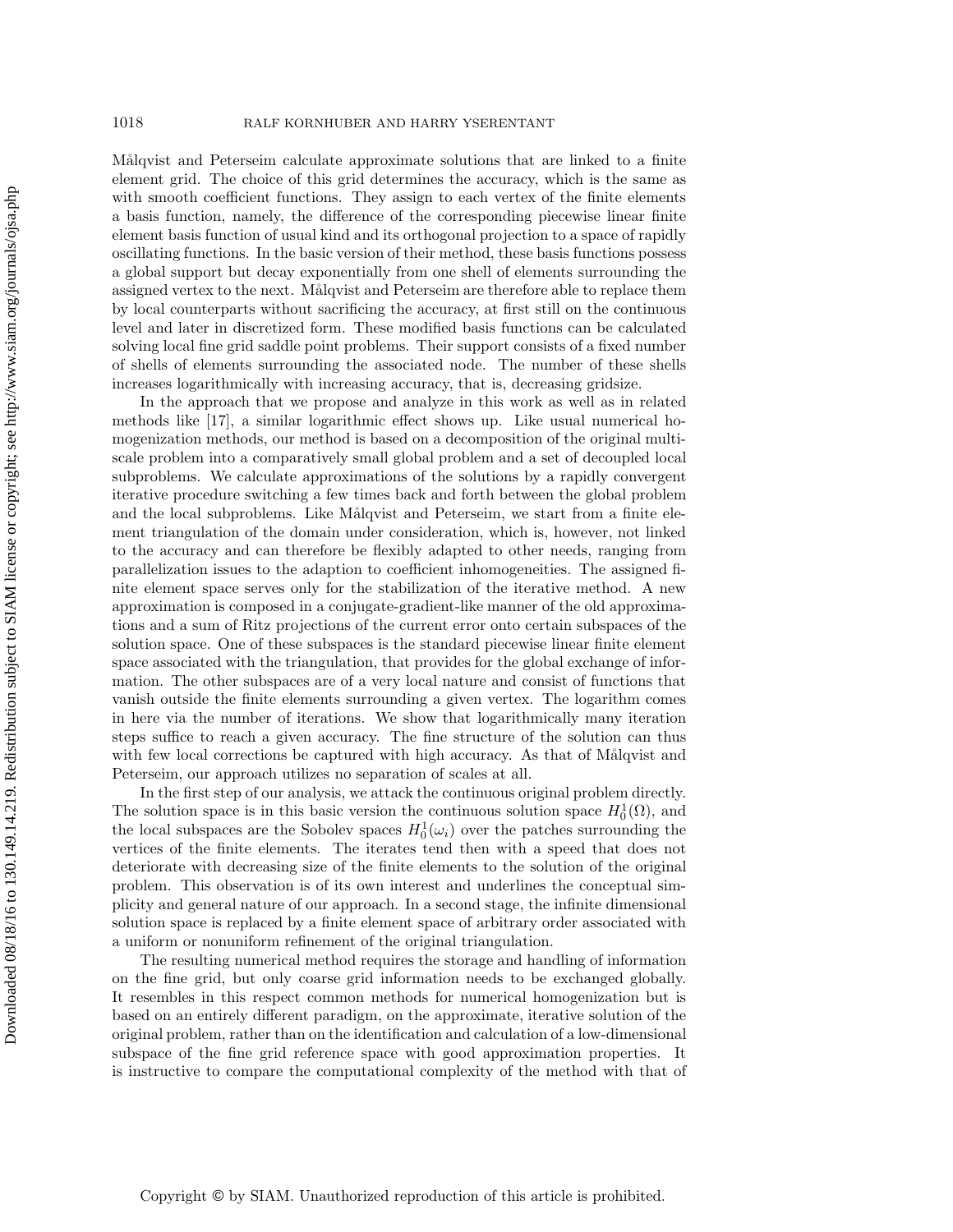Målqvist and Peterseim. That we need several iteration sweeps intertwining the coarse and the fine grid is in general more than counterbalanced by the larger number of local degrees of freedom in their approach, that increases roughly with the second or third power of the number of the involved shells for plane and spatial problems, respectively, the saddle point structure of the local equations, and the high number of basis functions whose supports overlap each other. This advantage drops away for an increasing number of right-hand sides that can be well represented on the coarse grid because the fine grid is after the expensive set-up phase no more touched in the method of Målqvist and Peterseim. In this respect, their method behaves like a reduced basis method that condenses the information about the system in a comparatively small set of data, not like a fast parallel iterative solver such as ours. Both methods are based on similar assumptions, essentially on the existence, the stability, and the approximation properties of a quasi-interpolation operator, which enters directly into the method of Målqvist and Peterseim but serves in our case only for the analysis.

The proposed iterative procedure is an example of an additive subspace correction or additive Schwarz method and is analyzed in this framework. The theory of these methods has in essence been brought to completion in the early 1990s. We refer to [\[22\]](#page-19-0) and to [\[26\]](#page-19-1) and the monograph [\[21\]](#page-19-2) and the references cited therein for more information. A more recent work having a similar focus to ours is [\[19\]](#page-18-14). In the analysis of such subspace correction methods one usually assumes that the underlying solution space is finite dimensional, unlike the case considered here. As a byproduct of our analysis we present therefore a slightly modified version of the theory that covers the infinite dimensional case as well. Sequential versions, modeled after the Gauss–Seidel method, are possible, too, and can be analyzed under the same conditions.

<span id="page-2-3"></span>**2. The equation and the basic iterative process.** The problem considered in this work is a second order differential equation in weak form with homogeneous Dirichlet boundary conditions on a polygonal domain  $\Omega$  in  $d = 2$  or 3 space dimensions. Its solution space is the Sobolev space  $H_0^1(\Omega)$ , and the associated bilinear form reads

<span id="page-2-0"></span>(2.1) 
$$
a(u,v) = \int_{\Omega} \nabla u \cdot A \nabla v \, dx.
$$

The matrix  $A$  is a function of the spatial variable  $x$  with measurable entries and assumed to be symmetric positive definite. We assume that

<span id="page-2-1"></span>(2.2) 
$$
\delta |\eta|^2 \le \eta \cdot A(x)\eta \le M |\eta|^2
$$

holds for all  $\eta \in \mathbb{R}^d$  and almost all  $x \in \Omega$ , where  $|\eta|$  denotes the euclidian norm of  $\eta$  and  $\delta$  and M are positive constants. This guarantees that the bilinear form [\(2.1\)](#page-2-0) is an inner product on  $H_0^1(\Omega)$  which induces a norm  $\|\cdot\|$ , the energy norm, that is equivalent to the original norm on this space. The Lax–Milgram theorem states under this condition that the boundary value problem

<span id="page-2-2"></span>(2.3) 
$$
a(u, v) = f^*(v), \quad v \in H_0^1(\Omega),
$$

possesses for all bounded linear functionals  $f^*$  on  $H_0^1(\Omega)$  a unique solution u in  $H_0^1(\Omega)$ . We will see in section [4](#page-6-0) that the condition  $(2.2)$  can be replaced by a local counterpart, which, although not completely independent of [\(2.2\)](#page-2-1), will often yield better constants, and that in some cases one can even do without conditions on the contrast.

We cover the domain  $\Omega$  with a triangulation T. For simplicity we assume that T consists of triangles in two, and of tetrahedrons in three, space dimensions, although the argumentation transfers without essential modifications to other types of elements. We assume that the elements in  $\mathcal T$  are shape regular but do not require that  $\mathcal T$  is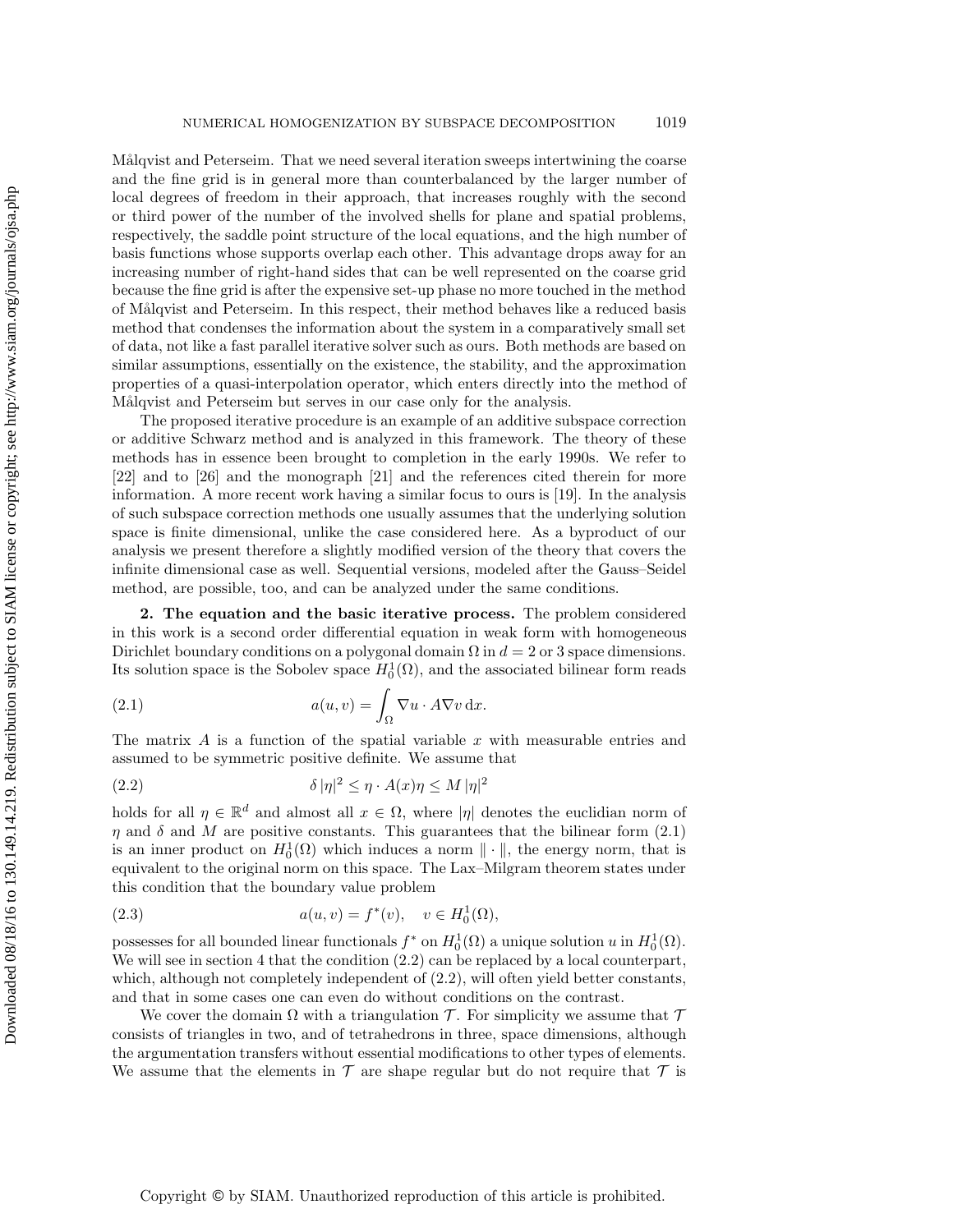quasiuniform. Associated with  $\mathcal T$  is the conforming, piecewise linear finite element subspace S of  $H_0^1(\Omega)$ . As said, this space does not serve for the discretization of the boundary value problem but only for the representation of the low frequency parts of the functions in the solution space and for the global transport of information in the iterative process. Let  $x_1, x_2, \ldots, x_n$  be the vertices of the elements in  $\mathcal{T}$ . To each of these vertices, we assign the local patch  $\omega_i$ , the union of the finite elements surrounding  $x_i$ , and the local space  $H_0^1(\omega_i)$ . To simplify the presentation, let

<span id="page-3-3"></span>(2.4) 
$$
\mathcal{V}_0 = \mathcal{S}, \quad \mathcal{V}_i = H_0^1(\omega_i) \text{ for } i = 1, \dots, n.
$$

Let  $P_i: \mathcal{V} \to \mathcal{V}_i$  be the orthogonal projection from the solution space  $\mathcal{V} = H_0^1(\Omega)$  to its subspace  $V_i$  in the sense of the inner product [\(2.1\)](#page-2-0) on V, defined via the equation

(2.5) 
$$
a(P_i v, v_i) = a(v, v_i), \quad v_i \in \mathcal{V}_i.
$$

Introducing the operator

<span id="page-3-1"></span>(2.6) 
$$
T = P_0 + P_1 + \dots + P_n
$$

and fixing a starting value  $u^{(0)}$ , the approximations of the solution u of the boundary value problem [\(2.3\)](#page-2-2) are then more or less optimally chosen weighted averages

<span id="page-3-0"></span>(2.7) 
$$
w^{(\ell)} = \sum_{\nu=0}^{\ell} \alpha_{\ell\nu} u^{(\nu)}, \quad \sum_{\nu=0}^{\ell} \alpha_{\ell\nu} = 1,
$$

of the basic iterates

<span id="page-3-2"></span>(2.8) 
$$
u^{(\nu+1)} = u^{(\nu)} + T(u - u^{(\nu)}).
$$

The by far most simple example of such a method is the Richardson iteration

(2.9) 
$$
w^{(\ell+1)} = w^{(\ell)} + \omega T(u - w^{(\ell)}),
$$

where  $\omega > 0$  is a given acceleration parameter. The corrections  $T(u - w^{(\ell)})$  are composed of the projections  $d_i = P_i(u - w^{(\ell)})$  of the present error  $u - w^{(\ell)}$  onto the spaces  $V_i$ , that is, on the solutions  $d_i \in V_i$  of the equations

(2.10) 
$$
a(d_i, v_i) = f^*(v_i) - a(w^{(\ell)}, v_i), \quad v_i \in \mathcal{V}_i.
$$

They consist therefore of a globally defined finite element function and solutions of continuous local problems on the patches  $\omega_i$ . A more sophisticated, parameter-free variant is the gradient method in which the acceleration parameter is optimally determined in every iteration step. Much superior to these simple examples is the (preconditioned) conjugate gradient method, which chooses by construction the best possible linear combination [\(2.7\)](#page-3-0) with almost the same effort; see [\[8\]](#page-18-15). The aim is to show that the convergence rate of these iterative or semi-iterative methods is in wide limits independent of the underlying triangulation and that already  $\sim \ln(1/\varepsilon)$ iteration steps suffice to reduce the energy norm of the error by the factor  $1/\varepsilon$ .

<span id="page-3-4"></span>**3. An analysis of additive subspace correction methods.** The convergence analysis of additive subspace correction or additive Schwarz methods like the one considered here starts from two abstract assumptions that need to be verified in each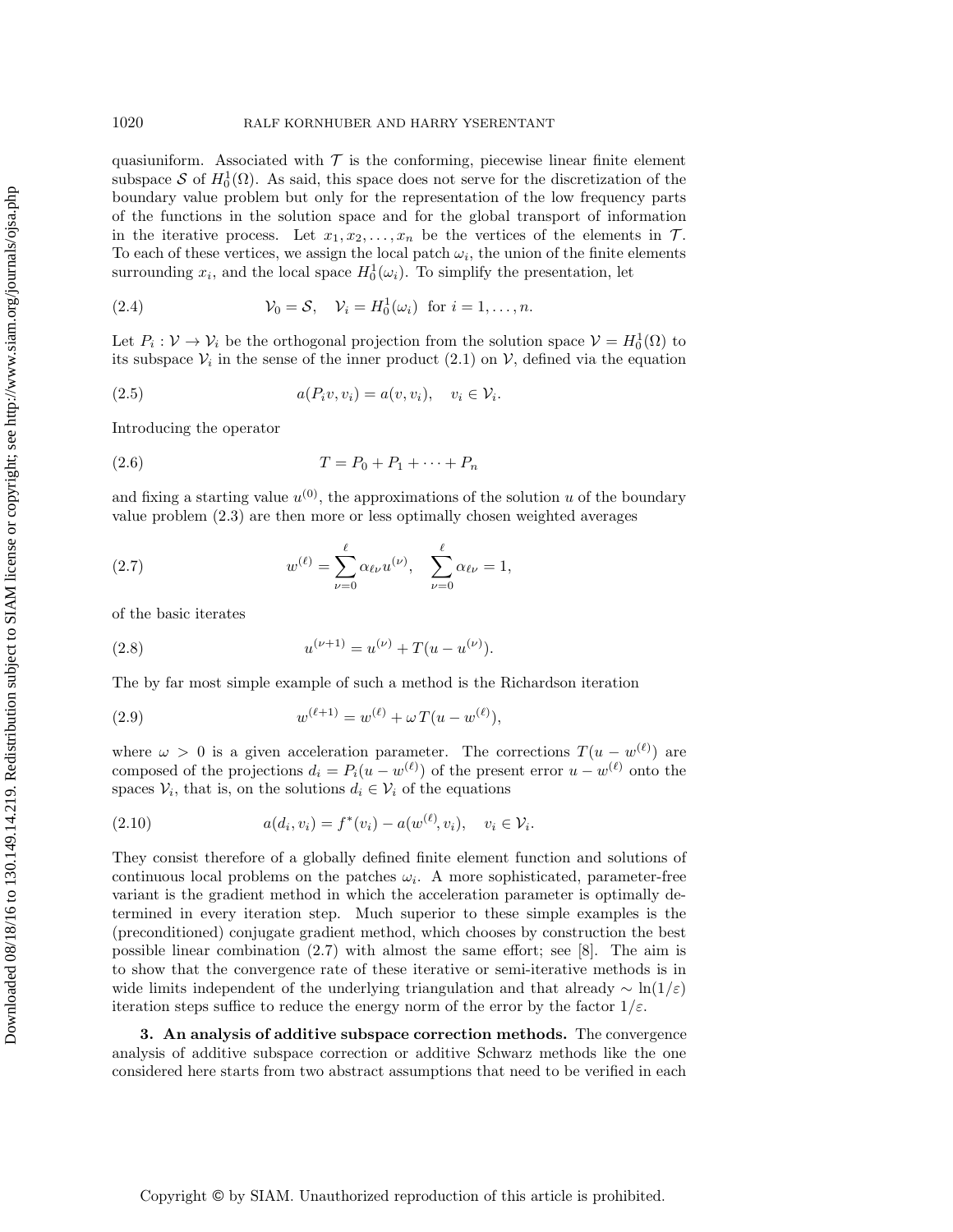particular case. First, one assumes that every function in  $v \in V$  can be decomposed into a sum  $v = v_0 + v_1 + \cdots + v_n$  of functions in the subspaces  $V_i$  such that

<span id="page-4-0"></span>(3.1) 
$$
\sum_{i} ||v_{i}||^{2} \leq K_{1} ||v||^{2}.
$$

Second, one needs that for every such decomposition

<span id="page-4-1"></span>(3.2) 
$$
||v||^2 \le K_2 \sum_i ||v_i||^2
$$

holds. These two assumptions imply the following lemma that is central for the analysis of additive Schwarz methods and represents the basic building block of the theory; see the references given at the end of the introduction.

LEMMA 3.1. *The operator*  $T : V \to V$  *from* [\(2.6\)](#page-3-1) *is symmetric with respect to the inner product on*  $V$  *given by the expression* [\(2.1\)](#page-2-0)*. For all functions*  $v \in V$ *,* 

(3.3) 
$$
1/K_1 a(v, v) \le a(Tv, v) \le K_2 a(v, v).
$$

*Proof.* The symmetry of the T results from its definition, that is, the symmetry of the projections  $P_i$ . Let  $v = v_0 + v_1 + \cdots + v_n$  be a decomposition of the function  $v \in V$  as in the assumption [\(3.1\)](#page-4-0). Then it follows from the Cauchy–Schwarz inequality

<span id="page-4-2"></span>
$$
a(v, v) = \sum_{i} a(v_i, v) = \sum_{i} a(v_i, P_i v) \le \left(\sum_{i} ||v_i||^2\right)^{1/2} \left(\sum_{i} ||P_i v||^2\right)^{1/2}
$$

and therefore, by assumption [\(3.1\)](#page-4-0),

$$
a(v, v) \le K_1 \sum_i ||P_i v||^2 = K_1 \sum_i a(P_i v, v) = K_1 a(Tv, v).
$$

By assumption [\(3.2\)](#page-4-1) conversely

$$
\sum_{i} a(P_i v, v) \le ||\sum_{i} P_i v|| ||v|| \le \left(K_2 \sum_{i} ||P_i v||^2\right)^{1/2} ||v||
$$

and, using once more that  $P_i$  is an a-orthogonal projection,

$$
\sum_{i} a(P_i v, v) \le \left(K_2 \sum_{i} a(P_i v, v)\right)^{1/2} ||v||,
$$

 $\Box$ 

that is, with the definition  $(2.6)$  of T, the upper estimate in  $(3.3)$ .

<span id="page-4-3"></span>In the next step of the analysis one usually expands the elements of the solution space  $\mathcal V$  in an eigenbasis of the operator T. This is no longer possible in the present context because such an eigenbasis does not need to exist in the infinite dimensional case. Therefore we proceed differently here and first recall the notion of the spectrum of a bounded, symmetric linear operator  $T$  mapping a real Hilbert space  $\mathcal V$  into itself. The spectrum  $\sigma(T)$  of T is the set of all real  $\lambda$  for which the operator  $T - \lambda$  does not possess a bounded inverse, mapping  $V$  back to itself. The spectrum of such an operator is a compact subset of the set of the real numbers.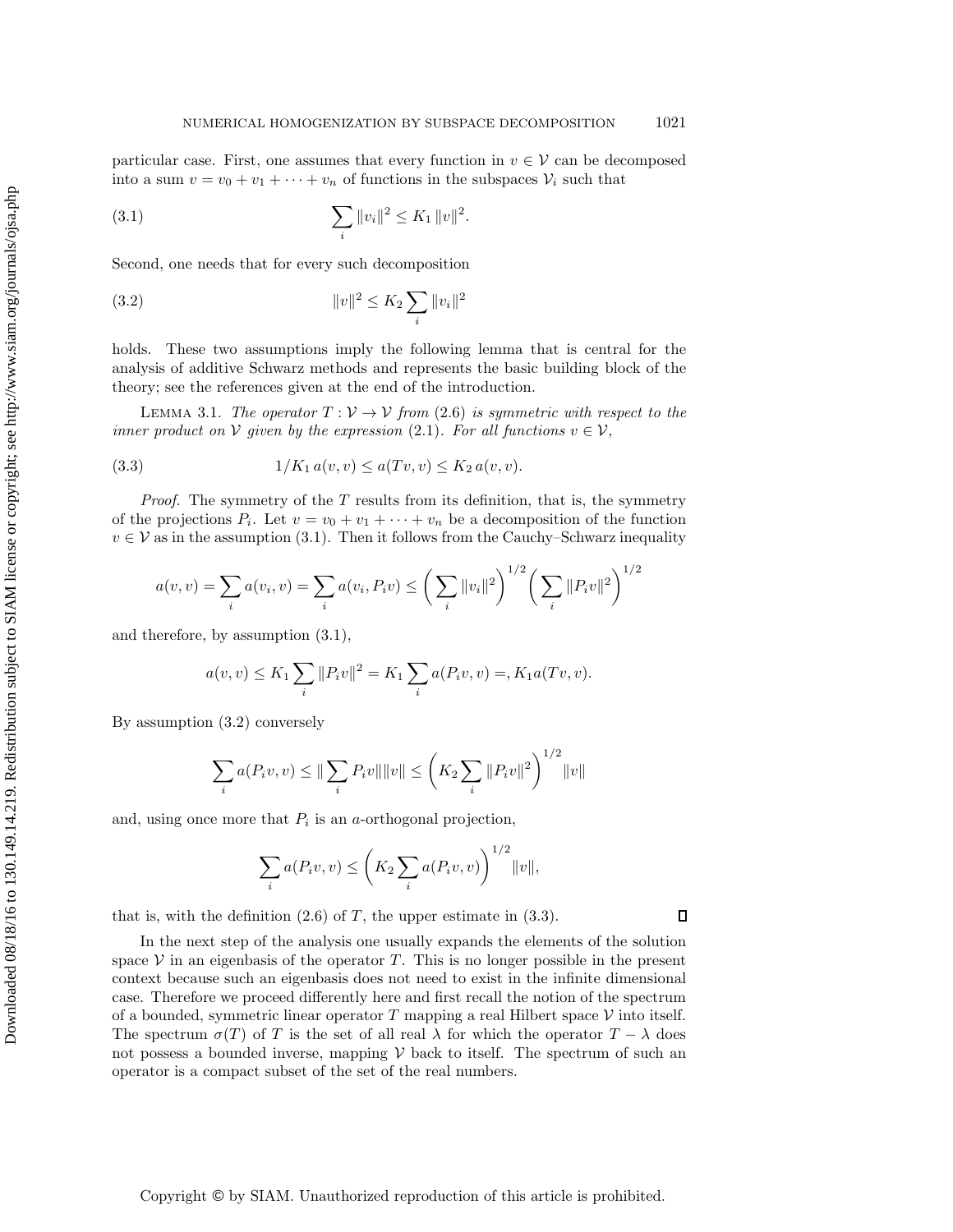Theorem 3.2. *The spectrum of the operator* [\(2.6\)](#page-3-1) *is a subset of the interval*

$$
(3.4) \t1/K_1 \leq \lambda \leq K_2.
$$

*The condition number* κ *of the operator, the ratio of the least upper and the greatest lower bound of its spectrum, is therefore less than or equal to*  $K_1K_2$ .

*Proof.* We consider at first the case  $\lambda < 1/K_1$ . The bilinear form

<span id="page-5-1"></span>
$$
\langle u, v \rangle = a(Tu - \lambda u, v)
$$

is for these  $\lambda$  by [\(3.3\)](#page-4-2) an inner product on the Hilbert space V that induces a norm that is equivalent to the energy norm. The equation

$$
a(Tu - \lambda u, v) = a(f, v), \quad v \in \mathcal{V},
$$

possesses therefore by the Riesz representation theorem a unique solution  $u$  that can be estimated by the right-hand side  $f \in \mathcal{V}$ . As  $Tu - \lambda u = f$ , the operator  $T - \lambda$  thus possesses a bounded inverse and  $\lambda$  cannot lie in the spectrum of T. Correspondingly,  $\mathsf{\Pi}$ also the values  $\lambda > K_2$  cannot belong to the spectrum.

To continue, we observe that the difference of the solution  $u$  of the boundary value problem [\(2.3\)](#page-2-2) and the weighted averages [\(2.7\)](#page-3-0) of the iterates [\(2.8\)](#page-3-2) can be written as

(3.5) 
$$
u - w^{(\ell)} = \sum_{\nu=0}^{\ell} \alpha_{\ell \nu} (I - T)^{\nu} (u - u^{(0)}).
$$

We need therefore best possible estimates for the norm of operator polynomials  $p(T)$ . The spectral mapping theorem states that the spectrum of such an operator polynomial consists of the values  $p(\lambda)$  with  $\lambda$  in the spectrum of T. Since the norm of a bounded, symmetric linear operator coincides with its spectral radius, therefore

$$
(3.6) \t\t\t ||p(T)|| = \max\{|p(\lambda)| \mid \lambda \in \sigma(T)\},\
$$

as in the finite dimensional case. This allows us to estimate the distance between the solution u and its approximations  $(2.7)$  in terms of the condition number of T.

<span id="page-5-0"></span>Lemma 3.3. *For the error between the solution* u *and its approximations* [\(2.7\)](#page-3-0)

(3.7) 
$$
||u - w^{(\ell)}|| \le \max_{\lambda \in \sigma(T)} |p(\lambda)| \, ||u - u^{(0)}||
$$

*holds, where*  $p(\lambda)$  *is the polynomial* 

(3.8) 
$$
p(\lambda) = \sum_{\nu=0}^{\ell} \alpha_{\ell\nu} (1-\lambda)^{\nu}
$$

*of degree associated with the linear combination* [\(2.7\)](#page-3-0) *of the iterates* [\(2.8\)](#page-3-2)*.*

From here one can proceed as usual and gets the same estimates in terms of the constants  $K_1$  and  $K_2$  as in the finite dimensional case. Inserting the polynomials  $p(\lambda) = (1 - \omega \lambda)^{\ell}$  with  $\omega$  optimally chosen, one obtains the Richardson-type iteration

<span id="page-5-2"></span>(3.9) 
$$
w^{(\ell+1)} = w^{(\ell)} + \omega T(u - w^{(\ell)})
$$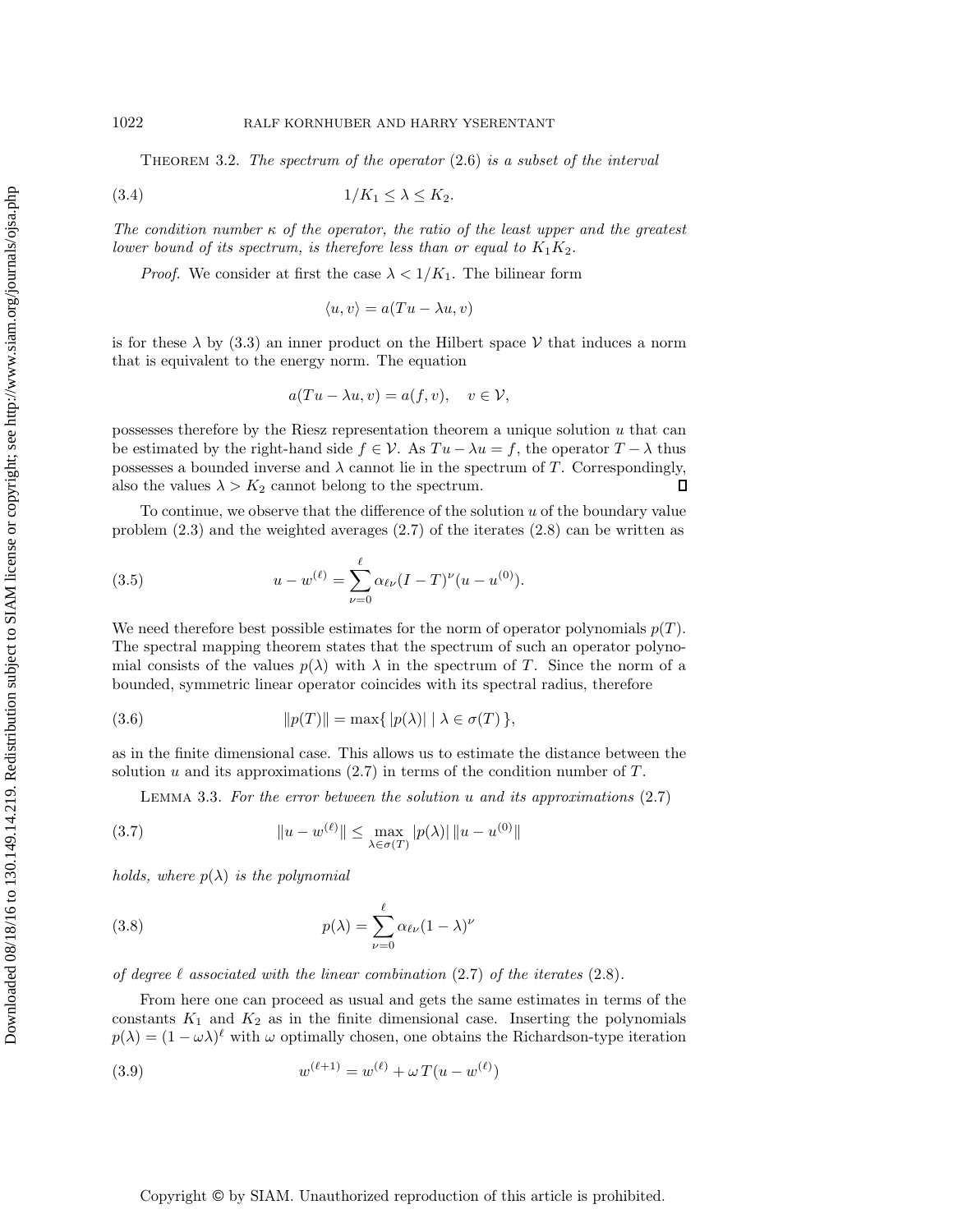with starting value  $w^{(0)} = u^{(0)}$ , whose convergence rate is

$$
(3.10) \t\t\t q = \frac{\kappa - 1}{\kappa + 1}.
$$

The polynomial p of degree  $\ell$  that satisfies the normalization condition  $p(0) = 1$ and attains the minimum maximal value on an interval  $0 < \alpha \leq \lambda \leq \beta$  is, up to a linear transformation of the variable and the multiplication by a constant factor, the Chebyshev polynomial of degree  $\ell$ , a fact that is widely used in the analysis of Krylov-space methods [\[8\]](#page-18-15). Choosing the averaging coefficients  $\alpha_{\ell\nu}$  accordingly, one gets from  $(3.7)$  and the bounds  $(3.4)$  for the spectrum of T the final estimate for the best attainable convergence rate, realized by the conjugate gradient method.

<span id="page-6-1"></span>THEOREM 3.4. If the coefficients  $\alpha_{\ell\nu}$  are optimally chosen,

(3.11) 
$$
||u - w^{(\ell)}|| \le \frac{2 q^{\ell}}{1 + q^{2\ell}} ||u - u^{(0)}||
$$

*holds, where the convergence rate*

$$
(3.12)\t\t\t q = \frac{\sqrt{\kappa} - 1}{\sqrt{\kappa} + 1}
$$

*is determined by the condition number*  $\kappa \leq K_1K_2$  *of the operator* [\(2.6\)](#page-3-1).

Although much better than the estimate above for the Richardson-type iteration [\(3.9\)](#page-5-2), the estimate from Theorem [3.4](#page-6-1) is still suboptimal in the case of a few isolated eigenvalues at the boundary of the spectrum and in comparable situations. This is reflected in the convergence behavior of the conjugate gradient method which chooses by construction the best possible linear combination. Effects of this type in a context similar to ours are described and analyzed in [\[23\]](#page-19-3) and for another class of elliptic operators, with a small number of negative eigenvalues, in [\[25\]](#page-19-4).

<span id="page-6-0"></span>**4. The stability of the subspace decomposition.** It remains to prove the estimates [\(3.1\)](#page-4-0) and [\(3.2\)](#page-4-1), that is, the stability of the decomposition of the solution space  $V = H_0^1(\Omega)$  into the subspaces [\(2.4\)](#page-3-3). The upper estimate [\(3.2\)](#page-4-1) is the easy part.

<span id="page-6-3"></span>LEMMA 4.1. *For any decomposition*  $v = v_0 + v_1 + \cdots + v_n$  *of a function*  $v \in V$  *into functions*  $v_i$  *in the subspaces*  $V_i$ *, the estimate* [\(3.2\)](#page-4-1) *holds with the constant*  $K_2 = d+2$ *:* 

(4.1) 
$$
||v||^2 \le (d+2) \sum_{i=1}^n ||v_i||^2.
$$

*Proof.* We restrict the energy norm first to the single finite elements  $t \in \mathcal{T}$  and prove a local version of the estimate. Since on every finite element t only  $d+2$  of the functions  $v_i$ , namely,  $v_0 \in \mathcal{S}$  and the  $v_i$  in the spaces  $\mathcal{V}_i = H_0^1(\omega_i)$  assigned to the  $d+1$  vertices  $x_i$  of the given element, are different from zero, one gets with the triangle- and the Cauchy–Schwarz inequality the estimate

<span id="page-6-2"></span>
$$
||v||_t^2 \le (d+2) \sum_{i=1}^n ||v_i||_t^2
$$

for the energy norm of v over t. Summation over the  $t \in \mathcal{T}$  yields [\(4.1\)](#page-6-2).

 $\Box$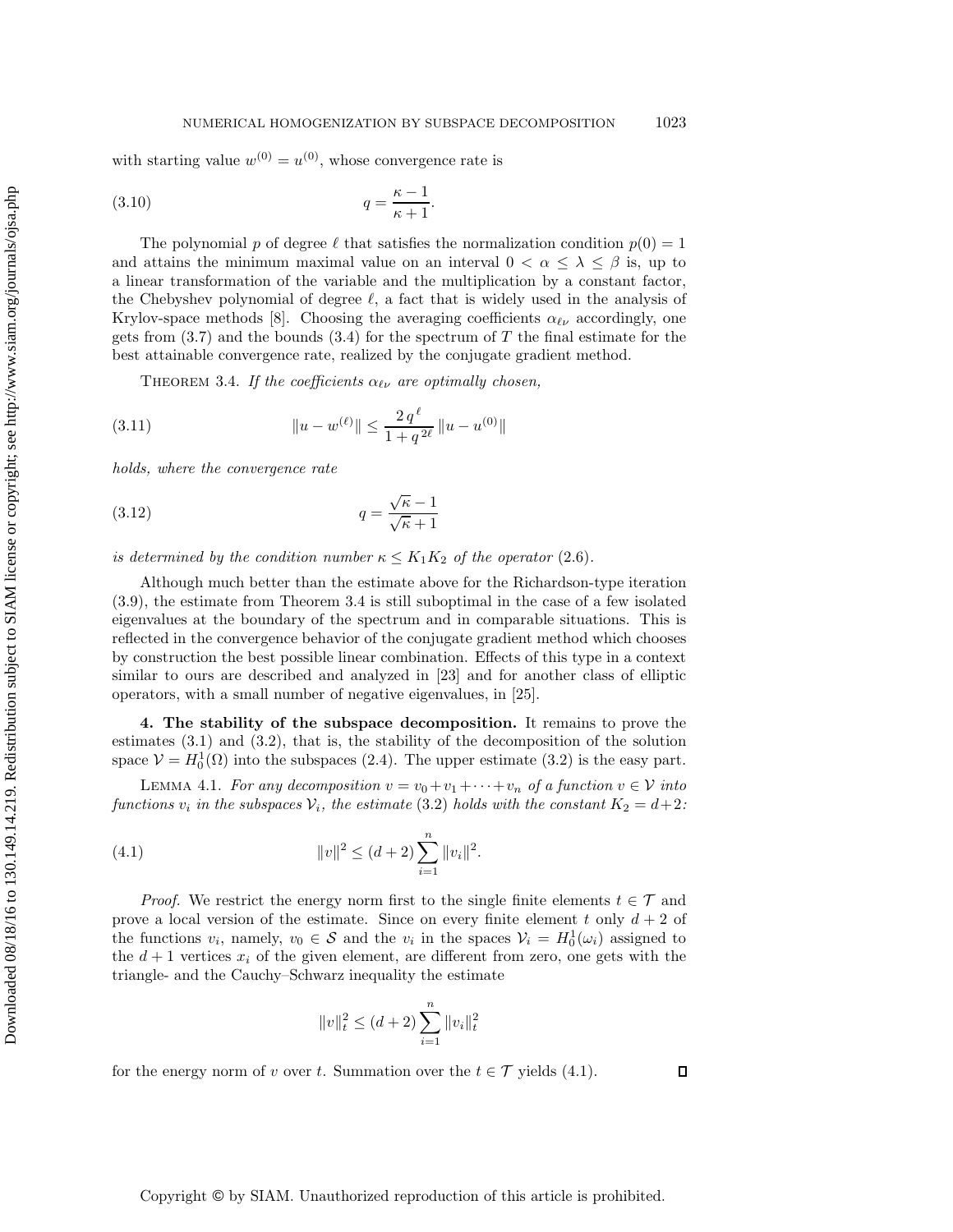The constant  $K_2$  thus depends only on the space dimension  $d$ . The construction of a decomposition of the functions  $v \in H_0^1(\Omega)$  into sums  $v = v_0 + v_1 + \cdots + v_n$  of functions  $v_0 \in S$  and  $v_i \in H_0^1(\omega_i)$ ,  $i = 1, \ldots, n$ , for which the lower estimate [\(3.1\)](#page-4-0) holds is a more difficult task and requires some preparations. Let

(4.2) 
$$
a(x) = \max \{ \eta \cdot A(x)\eta \, | \, |\eta| = 1 \}.
$$

LEMMA 4.2. *The function*  $a : \Omega \to \mathbb{R}$  *given by the expression* [\(4.2\)](#page-7-0) *is measurable. For almost all*  $x \in \Omega$ ,  $\delta \leq a(x) \leq M$  *holds with the constants*  $\delta$  *and*  $M$  *from* [\(2.2\)](#page-2-1)*.* 

*Proof.* As the union of the countably many measurable sets

<span id="page-7-0"></span>
$$
\{x \mid \eta \cdot A(x)\eta > c\}, \quad \eta \in \mathbb{Q}^d \text{ and } |\eta| < 1,
$$

the set  $\{x \mid a(x) > c\}$  is measurable for all real c. The function [\(4.2\)](#page-7-0) is therefore measurable. The bounds for its values are an immediate consequence of [\(2.2\)](#page-2-1).  $\Box$ 

This observation allows us to introduce the weighted  $L_2$ -norm on  $L_2(\Omega)$  given by

(4.3) 
$$
||v||_0^2 = \int_{\Omega} |v(x)|^2 a(x) dx,
$$

which is, via the definition of the weight, related to the energy norm on  $H_0^1(\Omega)$ .

Moreover, we assign to each vertex  $x_i$  of the elements in  $\mathcal T$  the nodal basis function  $\varphi_i$ , the continuous, elementwise linear function that takes the value 1 at  $x_i$  and vanishes at all other vertices  $x_j$ . The support of  $\varphi_i$  is the patch  $\omega_i$ , the union of the elements in  $\mathcal T$  with vertex  $x_i$ . The  $\varphi_i$  form a partition of unity on  $\Omega$ . The key tool for the construction of the desired decompositions of the functions in  $H_0^1(\Omega)$  is a locally defined quasi-interpolation operator

<span id="page-7-1"></span>(4.4) 
$$
\Pi: H_0^1(\Omega) \to \mathcal{S}.
$$

Such quasi-interpolation operators have a long history. A construction that works for energy norms behaving locally, in a sense explained later, like the  $H^1$ -seminorm is

<span id="page-7-2"></span>(4.5) 
$$
\Pi v = \sum_{i} \alpha_i \varphi_i, \quad \alpha_i = \frac{1}{\text{vol}\,\omega_i} \int_{\omega_i} v \, dx,
$$

with the mean values  $\alpha_i$  of v over the patches  $\omega_i$  as nodal values of  $\Pi v$ , where the summation extends here only over the indices  $i$  assigned to vertices in the interior of the domain  $\Omega$ . We decompose the functions  $v \in H_0^1(\Omega)$  into the functions

(4.6) 
$$
v_0 = \Pi v \in \mathcal{S}, \quad v_i = \varphi_i \cdot (v - \Pi v) \in H_0^1(\omega_i) \text{ for } i = 1, \dots, n.
$$

<span id="page-7-4"></span><span id="page-7-3"></span>LEMMA 4.3. *For all functions*  $v \in H_0^1(\Omega)$ ,

(4.7) 
$$
\sum_{i=1}^{n} \|\varphi_i(v - \Pi v)\|^2 \le 2 \|\tau(v - \Pi v)\|_0^2 + 2 \|v - \Pi v\|^2,
$$

*where the function*  $\tau$  *is constant on the interior of the*  $t \in \mathcal{T}$  *and is there given by* 

(4.8) 
$$
\tau^2 = \sum_{i=1}^n |\nabla \varphi_i|^2.
$$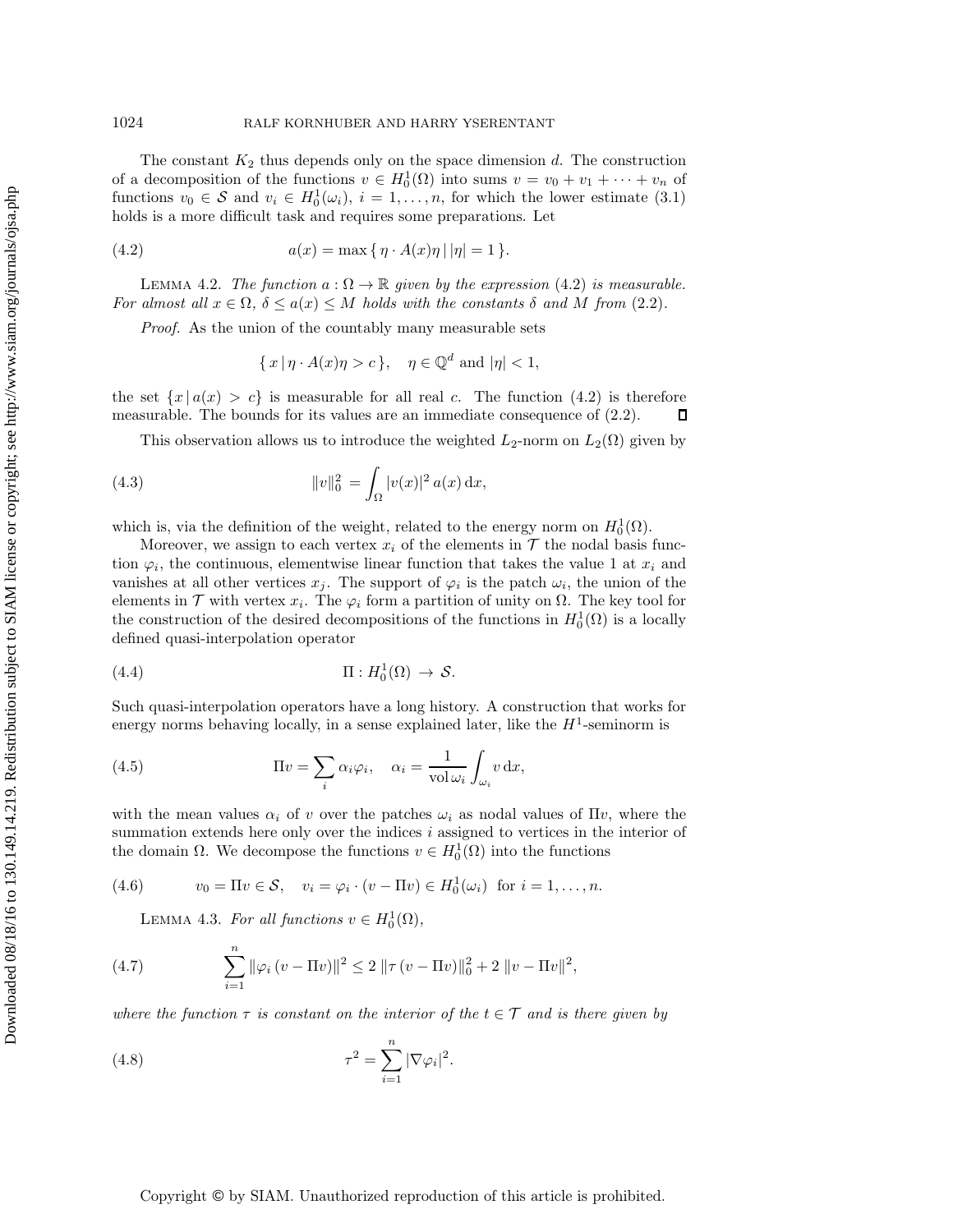*Proof.* For abbreviation, let  $w = v - \Pi v$ . As  $\nabla(\varphi_i w) = w \nabla \varphi_i + \varphi_i \nabla w$  in a weak sense and as the coefficient matrix  $A$  is symmetric and positive definite,

$$
\nabla(\varphi_i w) \cdot A \nabla(\varphi_i w) \leq 2 \left( w \nabla \varphi_i \right) \cdot A(w \nabla \varphi_i) + 2 \left( \varphi_i \nabla w \right) \cdot A(\varphi_i \nabla w).
$$

By the definition of the weight function [\(4.2\)](#page-7-0) and because of  $\varphi_i^2 \leq \varphi_i$ , this leads to

$$
\nabla(\varphi_i w) \cdot A \nabla(\varphi_i w) \le 2 |\nabla \varphi_i|^2 w^2 a + 2 \varphi_i \nabla w \cdot A \nabla w,
$$

at least almost everywhere. Because the  $\varphi_i$  form a partition of unity, integration over the domain  $\Omega$  and summation over the indices i yield the proposition.  $\Box$ 

The function  $\tau$  can on the elements  $t \in \mathcal{T}$ , because of their shape regularity, be estimated from above and below by the reciprocals of their diameters  $h_t$ :

(4.9) 
$$
\tau \sim \frac{1}{h_t} \text{ on } t \in \mathcal{T}.
$$

<span id="page-8-1"></span>To finalize the proof of the lower estimate [\(3.1\)](#page-4-0), we assume that for all  $v \in H_0^1(\Omega)$ 

(4.10) 
$$
\|\Pi v\| \le c_1 \|v\|, \quad \|\tau (v - \Pi v)\|_0 \le c_2 \|v\|
$$

holds. The first condition means that the quasi-interpolation operator  $(4.4)$  is stable with respect to the energy norm induced by the bilinear form  $(2.1)$ . The second condition is an approximation property. Let  $B_i$  the ball of minimum radius with center  $x_i$  that covers the patch  $\omega_i$ . It is then not particularly difficult to show that the construction [\(4.5\)](#page-7-2) satisfies these two assumptions if the local counterpart

<span id="page-8-0"></span>
$$
(4.11)\qquad \qquad \delta_i \, |\eta|^2 \le \eta \cdot A(x)\eta \le M_i \, |\eta|^2
$$

of condition [\(2.2\)](#page-2-1) holds for all  $\eta \in \mathbb{R}^d$  and almost all  $x \in B_i \cap \Omega$  and the ratios  $M_i/\delta_i > 0$  remain uniformly bounded. The proof is based on the Poincaré inequality over these balls, on an exterior cone condition to the polygonal domain  $\Omega$  in form of the assumption that for the balls  $B_i$  assigned to the  $x_i$  on the boundary of  $\Omega$ 

<span id="page-8-2"></span>(4.12) 
$$
\operatorname{vol} B_i \leq c \operatorname{vol} B_i \setminus \Omega
$$

holds with some constant c independent of  $i$ , and on the shape regularity of the finite elements. Details can be found in the second appendix. The condition [\(4.11\)](#page-8-0) excludes strong anisotropies and large jumps of the coefficient functions. Since the balls  $B_i$  overlap each other, the bound for the local contrast ratios  $M_i/\delta_i$  is not completely independent of the global condition [\(2.2\)](#page-2-1). Nevertheless such a local bound can lead to substantially better estimates. Under certain monotonicity assumptions on the coefficient functions one can even do without such assumptions on the contrast. Examples of corresponding quasi-interpolation operators have been constructed by Dryja, Sarkis, and Widlund [\[9\]](#page-18-16) and have been developed further in [\[19\]](#page-18-14). Such operators are also used in the recent work [\[18\]](#page-18-17) of Peterseim and Scheichl.

Inserting [\(4.10\)](#page-8-1) into [\(4.7\)](#page-7-3), the proof of the stability of the given decomposition of the solution space  $H_0^1(\Omega)$  into the finite element space  $\mathcal{V}_0 = \mathcal{S}$  and the local Sobolev spaces  $V_i = H_0^1(\omega_i)$  is completed.

LEMMA 4.4. *For all functions*  $v \in H_0^1(\Omega)$ ,

(4.13) 
$$
\|\Pi v\|^2 + \sum_{i=1}^n \|\varphi_i\left(v - \Pi v\right)\|^2 \le K_1 \|v\|^2
$$

with a constant  $K_1$  that depends only on the constants  $c_1$  and  $c_2$  from [\(4.10\)](#page-8-1).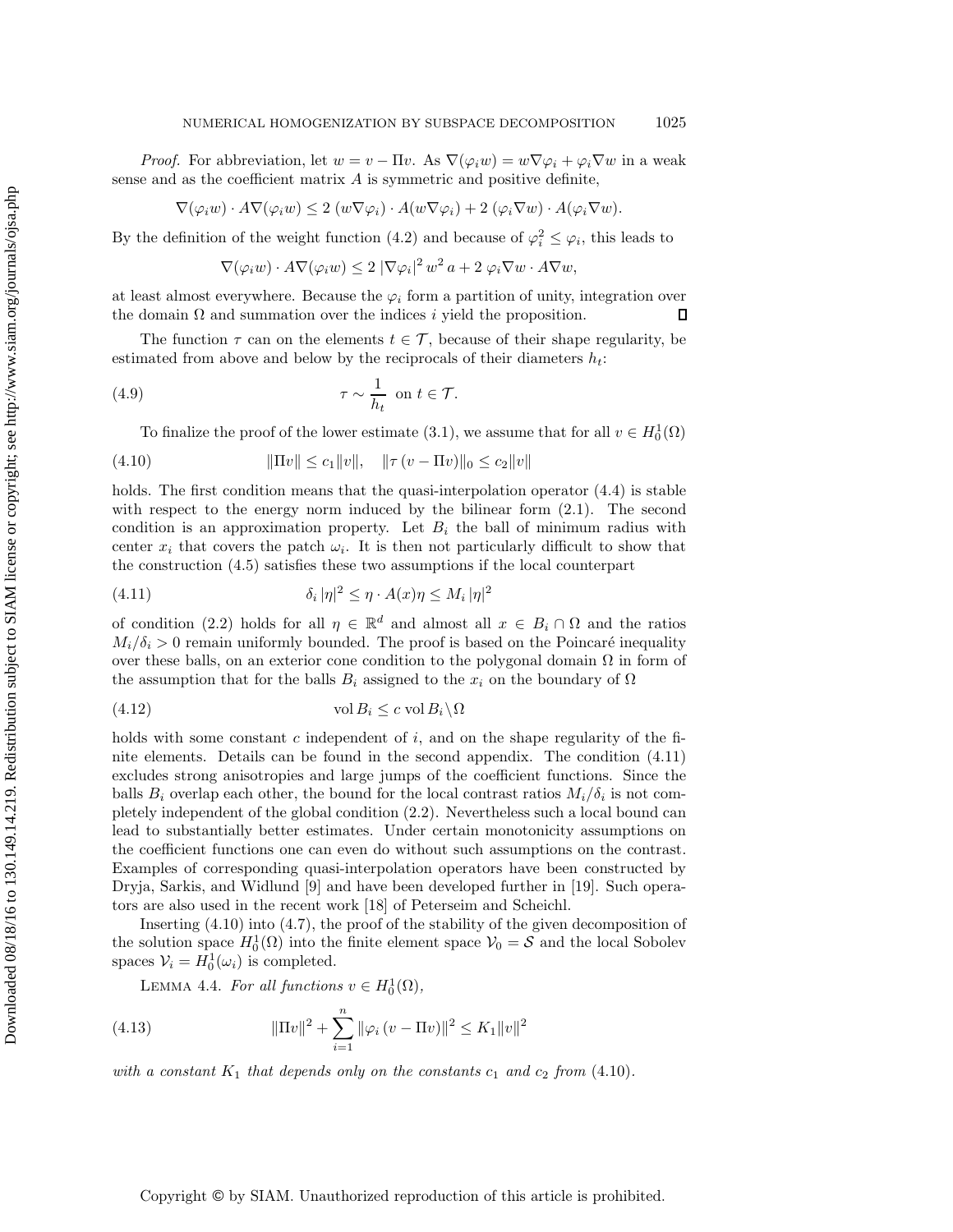From Lemmas [4.1](#page-6-3) and [4.4](#page-7-1) in conjunction with Theorem [3.2](#page-4-3) we obtain our final bounds for the spectrum of the operator [\(2.6\)](#page-3-1) and can summarize our considerations in the following theorem.

THEOREM 4.5. *The condition number*  $\kappa$  *of the operator* [\(2.6\)](#page-3-1)*, the ratio of the least upper and the greatest lower bound of its spectrum, is bounded by a constant that depends only on the constants*  $c_1$  *and*  $c_2$  *from* [\(4.10\)](#page-8-1) *and on the space dimension.* 

In other words, if a quasi-interpolation operator [\(4.4\)](#page-7-1) from  $H_0^1(\Omega)$  to the given subspace S (or an arbitrary other subspace S) of  $H_0^1(\Omega)$  exists that is stable with respect to the energy norm and satisfies an approximation property as in [\(4.10\)](#page-8-1), the iterative methods from section [2](#page-2-3) converge rapidly. One needs not more than

$$
\sim \ln(1/\varepsilon)
$$

iterations to reduce the energy norm of the error by the factor  $1/\varepsilon$ . The number of iterations does not increase faster than the logarithm of the required accuracy.

<span id="page-9-1"></span>**5. Sequential versions.** Based on the same assumptions, it is also possible to analyze variants of the given iterative method that mimic different variants of the Gauss–Seidel method and exhibit qualitatively the same kind of convergence behavior. The single subspaces  $V_i$  are then not as up to now processed in parallel but sequentially, in arbitrary order. Experience shows that such sequential versions converge in general faster than their additive counterparts considered so far. This holds in particular for symmetrized versions, with symmetric error propagation operators like

(5.1) 
$$
E = (I - P_n) \dots (I - P_1)(I - P_0)(I - P_1) \dots (I - P_n),
$$

that can again be accelerated by the conjugate gradient method.

For the sake of completeness, we roughly estimate the speed of convergence of the most simple such sequential version, with the error propagation operator

<span id="page-9-2"></span>(5.2) 
$$
E = (I - P_n) \dots (I - P_1)(I - P_0),
$$

along the lines given in [\[22\]](#page-19-0) or [\[26\]](#page-19-1). The precise convergence rate is determined in [\[24\]](#page-19-5). The crucial assumption is again the existence of a stable decomposition of any function in the solution space V into a sum of components in the subspaces  $V_i$  in the sense of condition [\(3.1\)](#page-4-0). It is complemented by the Cauchy–Schwarz type inequality

<span id="page-9-0"></span>(5.3) 
$$
\sum_{j=0}^{n} \sum_{i=0}^{j} a(u_i, v_j) \le K_3 \left( \sum_{i=0}^{n} ||u_i||^2 \right)^{1/2} \left( \sum_{j=0}^{n} ||v_j||^2 \right)^{1/2}
$$

for arbitrarily given functions  $u_i \in \mathcal{V}_i$ ,  $v_j \in \mathcal{V}_j$ , again the easy, uncritical part.

LEMMA 5.1. *For arbitrary functions*  $u_i \in V_i$  *and*  $v_j \in V_j$  *the estimate* [\(5.3\)](#page-9-0) *holds with a constant*  $K_3 \leq d+2$ *, that can be bounded in terms of the space dimension d.* 

*Proof.* As in the proof of Lemma [4.1](#page-6-3) we prove at first a local version of the estimate for a single element  $t \in \mathcal{T}$ . By the Cauchy–Schwarz inequality,

$$
\sum_{j=0}^n \sum_{i=0}^j a(u_i, v_j)|_t \leq \sum_{j=0}^n \sum_{i=0}^j \|u_i\|_t \|v_j\|_t \leq \bigg(\sum_{i=0}^n \|u_i\|_t \bigg) \bigg(\sum_{j=0}^n \|v_j\|_t \bigg).
$$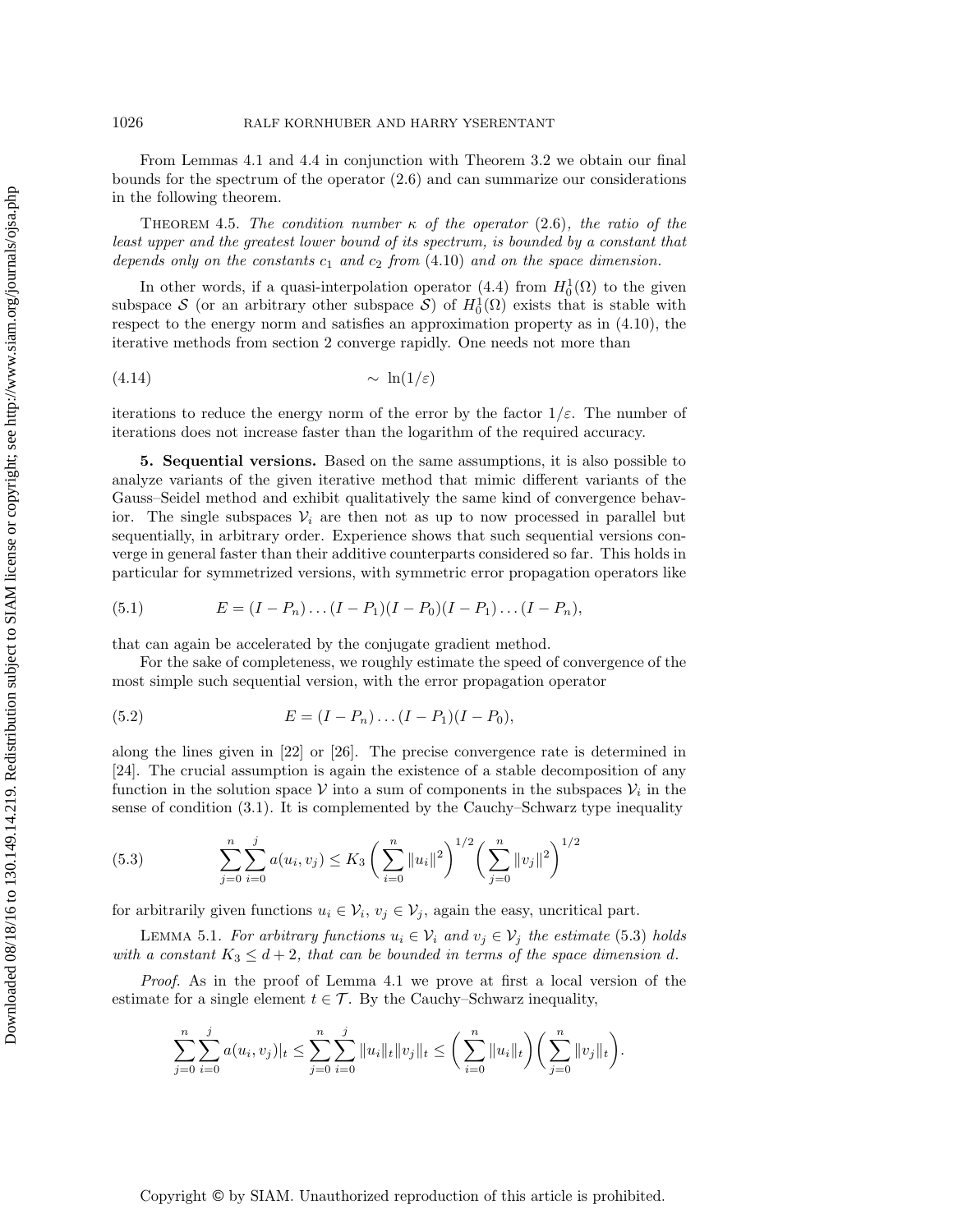Because at most  $d+2$  functions  $u_i$  and  $v_j$ , respectively, are different from zero on t,

$$
\sum_{j=0}^{n} \sum_{i=0}^{j} a(u_i, v_j)|_t \leq (d+2) \bigg( \sum_{i=0}^{n} ||u_i||_t^2 \bigg)^{1/2} \bigg( \sum_{j=0}^{n} ||v_j||_t^2 \bigg)^{1/2}
$$

follows. Summation over all  $t \in \mathcal{T}$  and another application of the Cauchy–Schwarz inequality now to the outer sum on the right-hand side yield the proposition.  $\Box$ 

Theorem 5.2. *Every cycle of the given iterative method reduces the energy norm of the error at least by the factor*  $||E||$ *, where, with*  $C = K_1 K_3^2$ *,* 

(5.4) 
$$
||E||^2 \le 1 - \frac{1}{C}.
$$

*Proof.* Let  $v = v_0 + v_1 + \cdots + v_n$  be a stable decomposition of the function  $v \in V$ into a sum of functions  $v_j$  in the subspace  $\mathcal{V}_j$  as in condition [\(3.1\)](#page-4-0). Let  $E_{-1} = I$  and set  $E_i = (I - P_i) \dots (I - P_0)$  for  $i = 0, 1, \dots, n$ . Since  $E_j$  maps into the *a*-orthogonal complement of  $\mathcal{V}_j$ ,  $a(E_j v, v_j) = 0$  for  $j = 0, 1, \ldots, n$ . Therefore

$$
||v||2 = \sum_{j=0}^{n} a((I - E_j)v, v_j) = \sum_{j=0}^{n} \sum_{i=0}^{j} a(P_i E_{i-1}v, v_j).
$$

The Cauchy–Schwarz type inequality [\(5.3\)](#page-9-0) leads thus to the estimate

$$
||v||^2 \le K_3 \left(\sum_{i=0}^n ||P_i E_{i-1} v||^2\right)^{1/2} \left(\sum_{j=0}^n ||v_j||^2\right)^{1/2}.
$$

With the stability  $(3.1)$  of the given decomposition of v, one obtains the estimate

$$
||v||^2 \le C \sum_{i=0}^n ||P_i E_{i-1} v||^2.
$$

The summands can be expressed as differences:

$$
||P_iE_{i-1}v||^2 = ||E_{i-1}v||^2 - ||E_iv||^2.
$$

Because of  $E_{-1} = I$  and  $E_n = E$  the estimate thus finally reduces to the estimate

$$
||v||^2 \le C (||v||^2 - ||Ev||^2)
$$

 $\Box$ 

<span id="page-10-0"></span>that holds for all  $v \in V$  and is therefore equivalent to the proposition.

**6. Discrete variants.** The infinite dimensional solution space of the original problem has to be replaced by a discrete counterpart to obtain a computationally feasible method. We start from a potentially very strong, uniform or nonuniform refinement  $\mathcal{T}'$  of the triangulation  $\mathcal{T}$ , bridging the scales and resolving the oscillations of the coefficient functions, and a finite element space  $\mathcal{S}' \subseteq H_0^1(\Omega)$  that consists of continuous functions whose restrictions to the elements in  $\mathcal{T}'$  are polynomials of a given degree  $r \geq 1$ . Our aim is to calculate the solution  $u \in \mathcal{S}'$  of the equation

(6.1) 
$$
a(u,v) = f^*(v), \quad v \in \mathcal{S}',
$$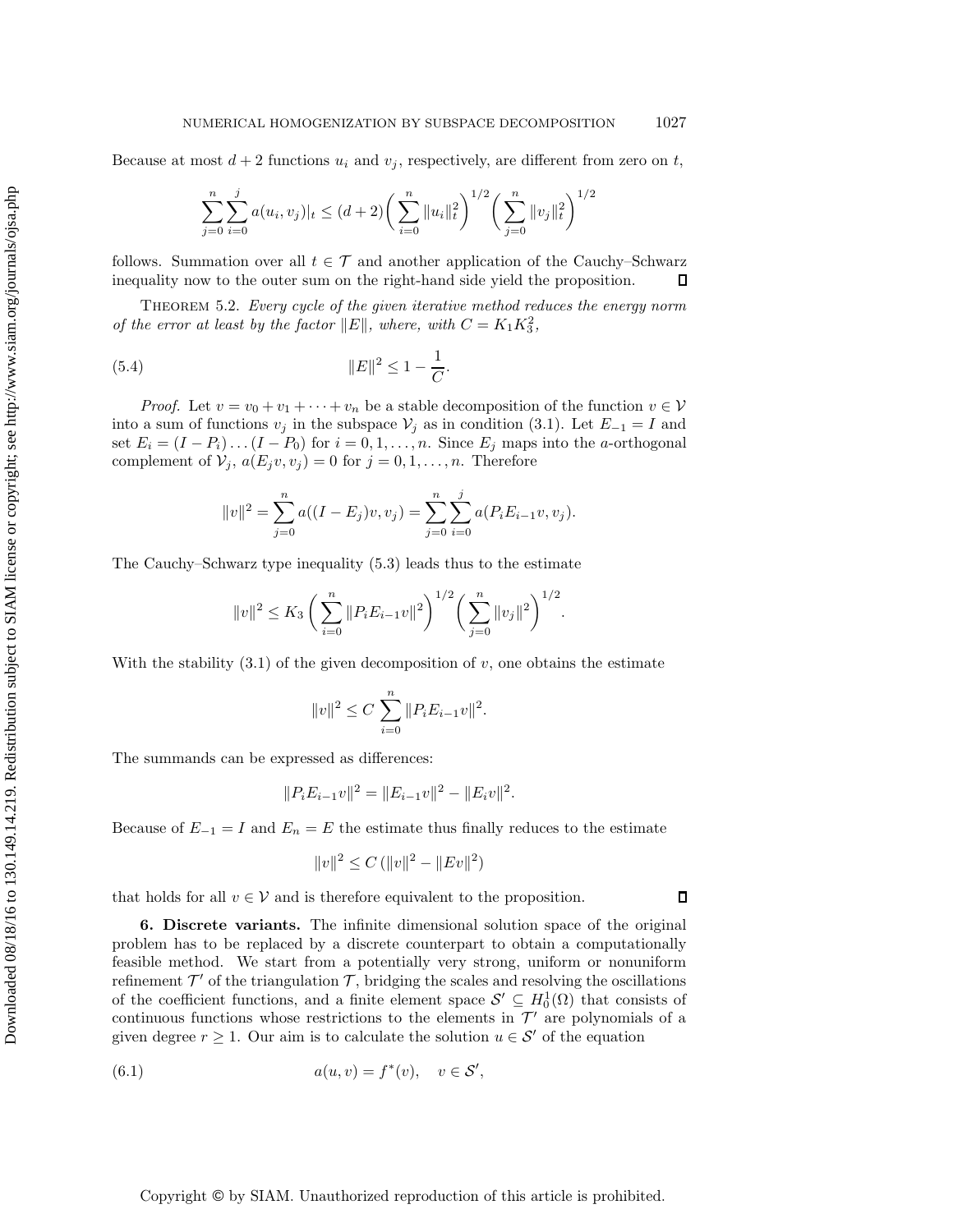approximately by the same kind of iterative methods as before. For this purpose, we need to replace the local solution spaces  $V_i = H_0^1(\omega_i)$  by their discrete counterparts

<span id="page-11-0"></span>(6.2) 
$$
\mathcal{V}_i = \mathcal{S}' \cap H_0^1(\omega_i), \quad i = 1, \dots, n.
$$

The coarse grid space  $V_0 = S$  remains as it is. The resulting numerical method requires the storage and handling of information on the full fine grid, but only coarse grid data need to be exchanged globally. It shares this property not with all methods for numerical homogenization but at least with those that, like that of Målqvist and Peterseim, do not make use of a scale separation or try to exploit statistical effects and that scan the whole information available on the fine grid.

The convergence theory of section [3](#page-3-4) applies to this discretized version of our basic method. The upper estimate [\(4.1\)](#page-6-2) transfers without changes to any decomposition of a function  $v \in \mathcal{S}'$  into a sum of a function  $v_0$  in the coarse grid space S and functions  $v_i$  in the local spaces [\(6.2\)](#page-11-0). The only point that requires special attention is the construction of such a decomposition that is stable in the sense of estimate [\(3.1\)](#page-4-0). The problem is that the construction from section [4](#page-6-0) does not transfer directly to the present case because the product of a function in  $\mathcal{S}'$  with a hat functions  $\varphi_i$ is no longer contained in  $\mathcal{S}'$ . To overcome this problem, we utilize the interpolation operator  $\mathcal{I}: C(\bar{\Omega}) \to \mathcal{S}'$  that interpolates at the nodes of usual kind and reproduces the functions in  $\mathcal{S}'$ . As the operator  $\mathcal I$  is linear and the  $\varphi_i$  form a partition of unity, we can then decompose the functions  $v \in \mathcal{S}'$  into the sum of the functions

<span id="page-11-2"></span>(6.3) 
$$
v_0 = \Pi v \in \mathcal{S}, \quad v_i = \mathcal{I}(\varphi_i (v - \Pi v)) \in \mathcal{S}' \cap H_0^1(\omega_i) \text{ for } i = 1, ..., n.
$$

The stability of this decomposition in the sense of [\(3.1\)](#page-4-0) can be easily deduced from the stability of the decomposition of the functions in  $H_0^1(\Omega)$  into the sum of the functions [\(4.6\)](#page-7-4) on condition that that for all functions  $v \in \mathcal{S}'$  an estimate

<span id="page-11-1"></span>(6.4) 
$$
\|\mathcal{I}(\varphi_i(v - \Pi v))\| \leq c_3 \|\varphi_i(v - \Pi v)\|
$$

holds. The restriction of a function  $\varphi_i(v - \Pi v)$ ,  $v \in S'$ , to an element in  $\mathcal{T}'$  is a polynomial of degree  $r + 1$ . For all  $t \in \mathcal{T}'$  and all polynomials p of degree  $\leq r + 1$ ,

(6.5) 
$$
|\mathcal{I}p|_{1,t} \leq \theta |p|_{1,t}
$$

with a constant  $\theta > 0$  that depends only on r and the shape regularity of the elements; compare [\[6\]](#page-18-18). This proves the estimate [\(6.4\)](#page-11-1), provided the energy norm can on the elements  $t \in \mathcal{T}'$  again be estimated from above and below by the  $H^1$ -seminorm  $|\cdot|_{1,t}$ , with constants whose ratio remains uniformly bounded independent of t. We conclude that there is a constant  $K_1$ , now also depending on the constant  $c_3$ , such that

(6.6) 
$$
\|\Pi v\|^2 + \sum_{i=1}^n \|\mathcal{I}(\varphi_i(v - \Pi v))\|^2 \le K_1 \|v\|^2
$$

holds for the decomposition of a function v in the finite element space  $\mathcal{S}'$  into the functions [\(6.3\)](#page-11-2) in the coarse grid space S and the local spaces [\(6.2\)](#page-11-0). The rapid convergence of the basic iteration from section [2](#page-2-3) thus transfers to the discrete case. The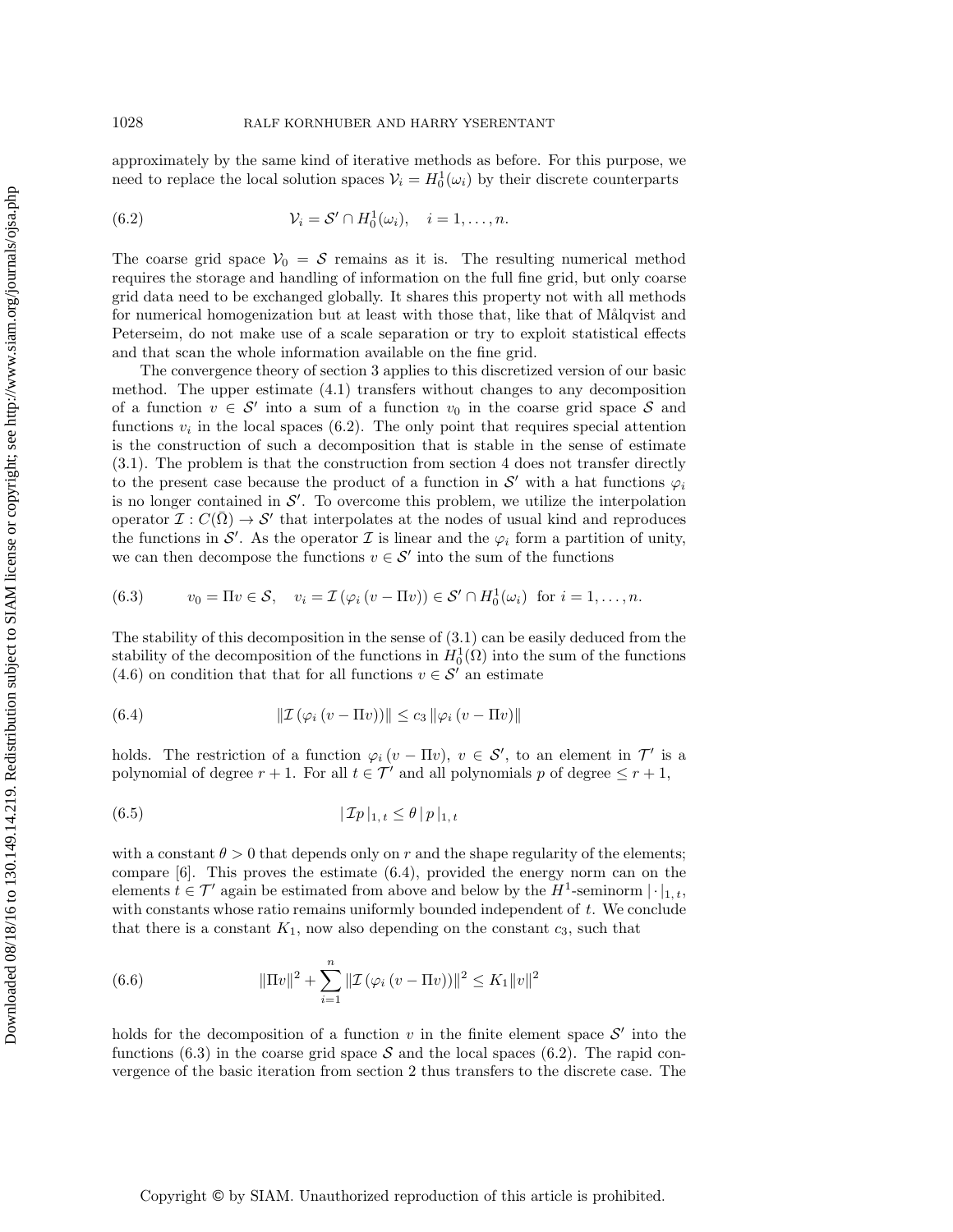same holds for the Gauss–Seidel type variants from section [5](#page-9-1) as the Cauchy–Schwarz type inequality [\(5.2\)](#page-9-2) is not affected by the transition to the smaller local spaces.

**7. Complexity considerations.** To get a rough impression of the numerical complexity of the proposed methods in comparison to existing approaches, we consider a simple model problem that illustrates the basic effects. The domain is the twodimensional unit square that is uniformly refined into squares of edge length H for dimensional unit square that is uniformly refined into squares of edge length  $H$  for<br>the coarse and  $h \doteq H\varepsilon$  for the fine grid, where the constant  $\varepsilon$  fixes the lengthscale on which the coefficient functions oscillate, and the local patches are rectangles and squares of edge length between  $H$  and  $2H$ , squares of edge length  $2H$  in the interior. The coupling between the gridsizes is motivated by the fact that the second order derivatives of the solutions typically grow like  $\sim 1/\varepsilon$  as  $\varepsilon$  goes to zero. The fine grid discretization error behaves then, in the case of linear elements, like  $\sim h/\varepsilon$ , that is, like  $\sim$  H under the given circumstances. As the convergence rate of our methods is independent of the gridsizes,  $\sim \ln H$  iteration steps are needed to reach an accuracy of order  $H$ . The aim is to estimate the work needed by the method of Målqvist and Peterseim for the same data, that is, with the given coupling of the two gridsizes, for the same accuracy, in terms of the cost of one iteration step.

We assume that the cost for the solution of the coarse grid equation and of the local subproblems increases like ∼  $N^{\beta}$ ,  $\beta \geq 1$ , with the number N of unknowns and start from the observation that the total cost of a iteration step is dominated by the cost for the solution of the local subproblems. The reason is that the local systems assigned to the interior nodes are, because of  $1/H < 2H/h$  for  $\varepsilon \leq H$ , bigger than the global coarse grid system and that the number of all other operations is bounded by the total number of unknowns. The number of local subproblems is in both methods the same, but the number of unknowns in each of these subproblems is in the method of Målqvist and Peterseim by a factor of order  $\sim \vert \ln H \vert^2$  larger because the edge length of the subdomains increases there logarithmically relative to basic gridsize H. The total effort of the iterative methods is thus at least by a factor of order ∼  $\ln H|^{2\beta-1}$  lower than with the method of Målqvist and Peterseim, the additional cost for assembling the discretization matrix built up from the new basis functions and the cost for calculating the right-hand side not yet taken into account. Conversely, one gets with the same effort a much better approximation of the fine grid solution, no matter how meaningful this is under the given circumstances. These effects get even more pronounced in three space dimensions.

Even if such considerations could suggest this, we emphasize once more that there is no link between the choice of the coarse grid and the accuracy of our methods. The coarse grid space serves only for the stabilization of the iteration and for the global transport of information across the region. In the basic version of our methods, with the continuous local solution spaces  $H_0^1(\omega_i)$ , the iterates converge to the exact solution of the multiscale problem, without any error. This is, of course, no longer the case if these local spaces are, as in section [6,](#page-10-0) replaced by discrete counterparts. In this case, the iterates converge to the solution of the fine grid equation, so that the choice of the fine grid reference space, and only of this space, determines the attainable accuracy. In our example, the fine grid discretization error behaves like  $\sim h/\varepsilon$  for linear elements, at least for smooth coefficient functions oscillating on the lengthscale  $\varepsilon$  and gridsizes h sufficiently small compared to  $\varepsilon$ , as numerical homogenization requires. If  $h$  is halved, asymptotically also the energy norm of the discretization error is halved, independent of the coarse grid. The  $L_2$ -error decreases under the given circumstances even by the factor four. This makes an essential difference in comparison to methods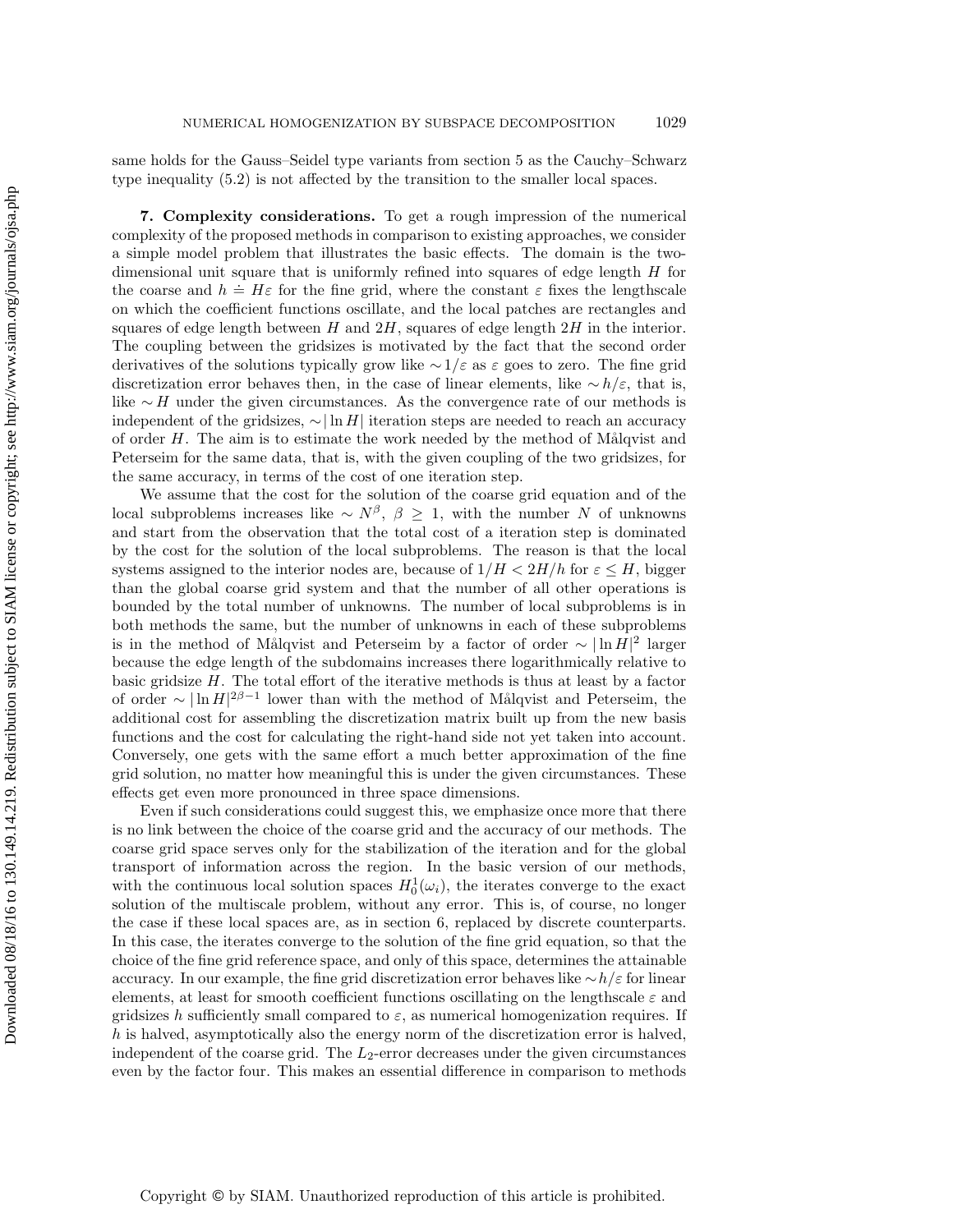like that of Målqvist and Peterseim, where a coupling between the two gridsizes is mandatory. In methods like that of Målqvist and Peterseim, the choice of the coarse grid determines the low-dimensional subspace of the fine grid reference space in which an approximation is sought and thereby strictly limits the accuracy.

Our conclusion backed by computational experience is that iterative methods like ours are superior and have a clear advantage as long one is only interested in the calculation of few approximate solutions for a small number of right-hand sides. The merits of upscaling methods like that of Målqvist and Peterseim are different. They behave more like reduced basis methods and condense the information about the system in a comparatively small coarse grid matrix. This is a value by itself that often justifies to ignore the high cost of the "off-line" set-up phase.

**8. First numerical examples.** The number of iteration steps needed to reduce the error to the size of the fine grid discretization error determines in the end the efficiency of our methods. The crucial question is therefore how fast our iterative methods converge in reality and how robust they are with respect to the variation of the coefficient functions. In the following, we present the results of a few calculations that illustrate their convergence behavior by means of some simple model problems similar to those in the paper [\[15\]](#page-18-12) of Målqvist and Peterseim.

The domain under consideration is again the two-dimensional unit square of edge length 1 that is subdivided into squares of edge length  $H$  and these then further into squares of edge length  $h$ . We are working with piecewise linear elements, that is, subdivide each of the resulting squares once more into two triangles. The equation reads

$$
(8.1) \t - \nabla \cdot (a\nabla u) = f,
$$

to be understood in weak form, with zero Dirichlet boundary conditions. The scalar coefficient function a is assumed to be piecewise constant on a  $64\times64$  square grid, with values that are uniformly distributed random numbers in an interval with lower bound  $\delta > 0$  and upper bound M. To simplify the computations a bit, we have replaced the local subdomains  $\omega_i$  by the slightly larger squares of edge length 2H centered around the vertices of the coarse grid triangles, with corresponding modification near the boundary of the domain.

It turns out that already the additive version reaches in a few steps a satisfying accuracy and is, with conjugate gradient acceleration, rather robust with respect to the variation of the coefficient functions expressed by the ratio  $M/\delta$ . The convergence history for four examples, with coarse gridsize  $H = 1/32$ , fine gridsize  $h = 1/512$ , right-hand side  $f = 1$ , and ratios  $M/\delta = 1$ , 10, 10<sup>2</sup>, 10<sup>4</sup>, and 10<sup>6</sup> is listed in Table [1.](#page-14-0) Starting values are the coarse grid finite element solutions. The values given in Table [1](#page-14-0) are the factors by which the energy norm distance of the iterate to the exact fine grid solution, the iteration error, has decreased with the given iteration step. The convergence rates do not worsen much from the first example, the Laplace equation with the constant coefficient function  $a = 1$ , to the examples with more extreme ratios  $M/\delta$  less and less covered by the theory. Let u be the solution of the underlying continuous problem,  $u_h$  the exact solution for gridsize h, and  $u_{h/2}$  the exact solution for the finer gridsize  $h/2$ . As the function  $u_{h/2} - u_h$  is the a-orthogonal projection of  $u - u_h$  to the finite element space assigned to the grid of gridsize  $h/2$ ,

(8.2) uh/<sup>2</sup> − uh≤u − uh.

In the case of all four examples, not more than three iteration steps are needed to reduce the iteration error to a size less than the energy norm distance of the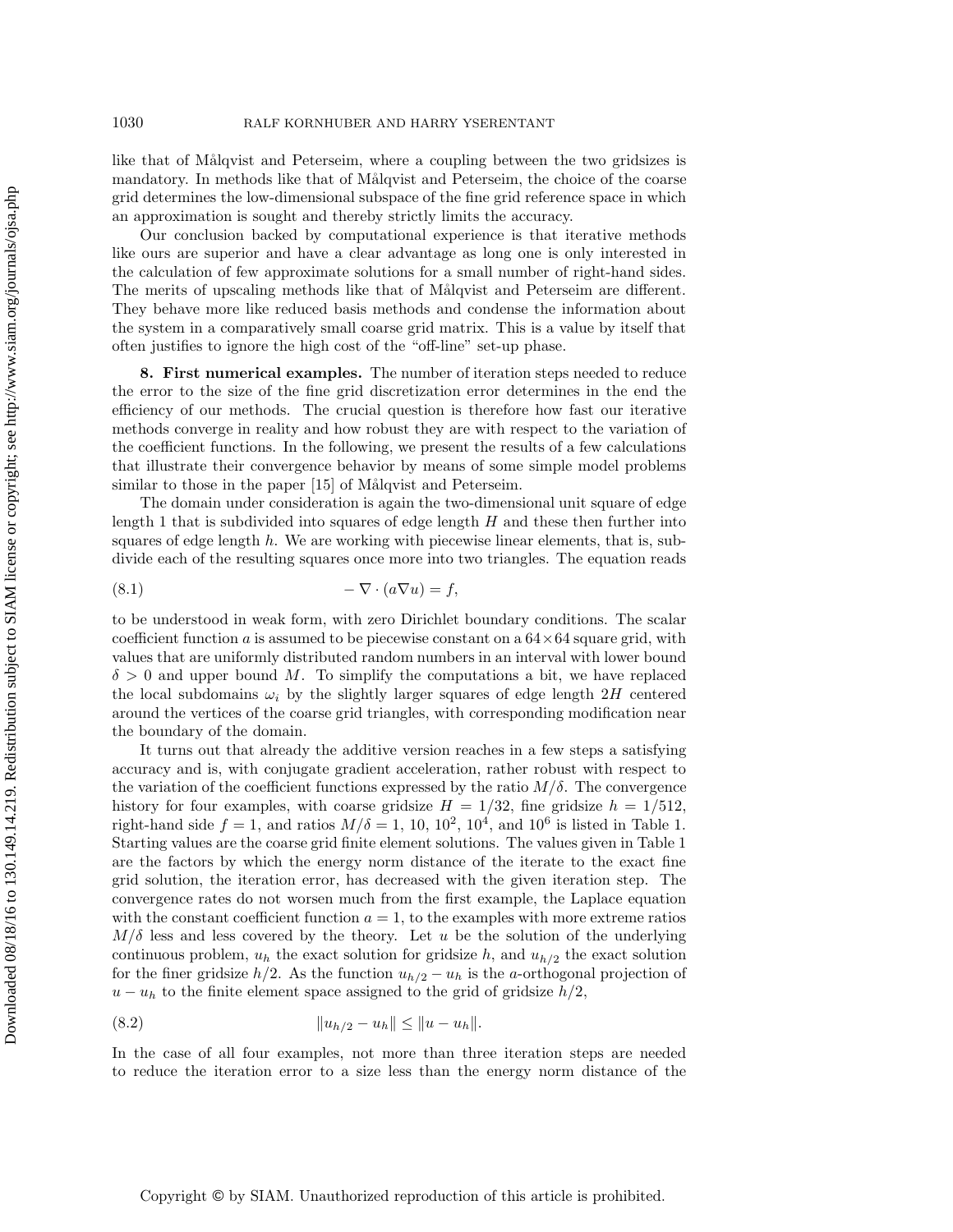| <b>Step</b>    | $M/\delta = 10^0$ | $M/\delta = 10^1$ | $M/\delta = 10^2$ | $M/\delta = 10^4$ | $M/\delta = 10^6$ |
|----------------|-------------------|-------------------|-------------------|-------------------|-------------------|
|                | 0.206             | 0.458             | 0.514             | 0.524             | 0.545             |
| $\overline{2}$ | 0.296             | 0.473             | 0.515             | 0.522             | 0.534             |
| 3              | 0.254             | 0.415             | 0.396             | 0.394             | 0.389             |
| $\overline{4}$ | 0.260             | 0.333             | 0.343             | 0.353             | 0.367             |
| 5              | 0.320             | 0.287             | 0.357             | 0.366             | 0.376             |
| 6              | 0.350             | 0.431             | 0.538             | 0.539             | 0.533             |
| 7              | 0.456             | 0.389             | 0.501             | 0.513             | 0.498             |
| 8              | 0.381             | 0.392             | 0.411             | 0.405             | 0.399             |

<span id="page-14-0"></span>Table 1 The factors by which the energy norm of the error is reduced from the last step to the given one.

approximations  $u_h$  and  $u_{h/2}$  of the solution u and thereby as just shown to a size less than the discretization error. In brief, these examples and numerous further calculations with a large variety of different gridsizes and coefficient functions confirm the predictions of the theory and underline the potential of the iterative approach.

**Appendix A. Some notions and results from spectral theory.** For the convenience of the reader, this appendix shortly summarizes the needed facts from the spectral theory of bounded, symmetric linear operators mapping a real Hilbert space  $H$  into itself. A standard source in this field is still [\[3\]](#page-18-19). We begin with the definition of the (real) resolvent and the spectrum of such operators, which consists in the infinite dimensional case not necessarily only of eigenvalues.

DEFINITION. *The resolvent of a bounded, symmetric operator*  $T : \mathcal{H} \to \mathcal{H}$  *consists of the real numbers*  $\lambda$  *for which the operator*  $T - \lambda$  *possesses a bounded inverse. The spectrum*  $\sigma(T)$  *of* T *consists of those real*  $\lambda$  *that do not belong to the resolvent.* 

A first statement on the structure of the spectrum is the following.

**THEOREM.** The resolvent of the operator T is an open subset of  $\mathbb{R}$  and the spec*trum a compact subset of the interval with the endpoints*  $-||T||$  *and*  $||T||$ *.* 

*Proof.* Assume that  $\lambda_0$  belongs to the resolvent. The equation  $(T - \lambda)u = f$  is then equivalent to the equation

$$
u - (\lambda - \lambda_0)(T - \lambda_0)^{-1}u = (T - \lambda_0)^{-1}f.
$$

If  $\lambda$  is sufficiently close to  $\lambda_0$ , this equation possesses a unique solution that depends continuously on  $f$  and can be represented as a Neumann series. The resolvent is therefore an open set. A similar fixed point argument, based on the reformulation

$$
u - \lambda^{-1}Tu = -\lambda^{-1}f
$$

of the equation  $(T - \lambda)u = f$ , shows that the  $\lambda$  outside the given interval belong to the resolvent. This proves the theorem. П

The points in the spectrum can be characterized as follows.

Theorem. *A value* λ *belongs to the spectrum of the bounded, symmetric linear operator*  $T : \mathcal{H} \to \mathcal{H}$  *if and only if there exists a sequence of elements*  $u_n \in \mathcal{H}$  *with* 

$$
\lim_{n \to \infty} ||(T - \lambda)u_n|| = 0, \quad ||u_n|| = 1,
$$

*that is, if*  $\lambda$  *is a so-called approximate eigenvalue.*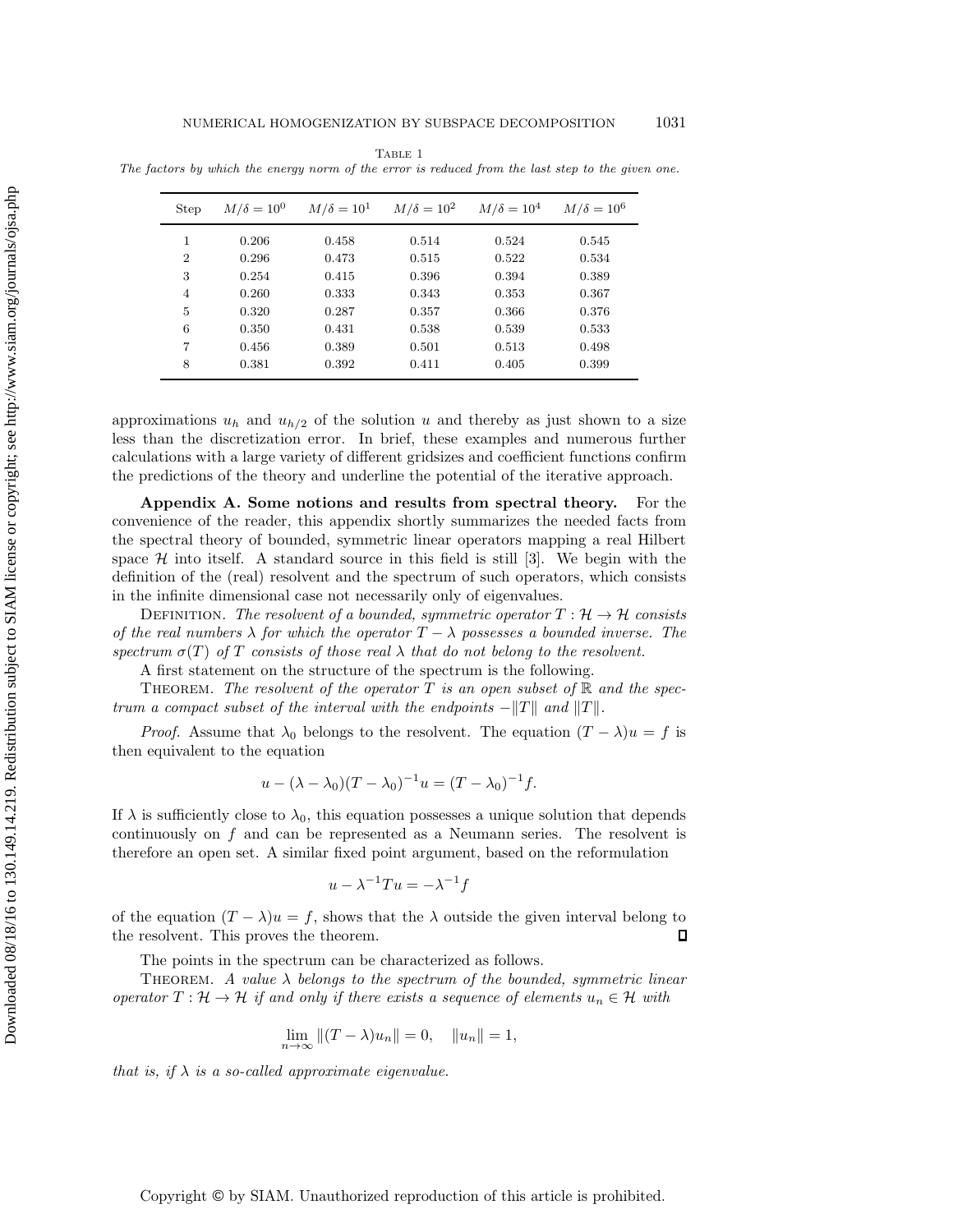*Proof.* Let  $\lambda$  first belong to the resolvent and let  $R_{\lambda}$  be the bounded inverse of the operator  $T - \lambda$ . If the vectors  $f_n = (T - \lambda)u_n$  tend then to zero as n goes to infinity, the same holds for the vectors  $u_n = R_\lambda f_n$ . Thus  $\lambda$  cannot be an approximate eigenvalue and the approximate eigenvalues form a part of the spectrum.

Let  $\lambda$  conversely belong to the spectrum. If  $\lambda$  is an eigenvalue of T, nothing has to be shown. If  $\lambda$  is not an eigenvalue,  $T - \lambda$  is injective. Furthermore, the range of  $T - \lambda$  is a dense subset of H as can be seen as follows. Let  $(u,(T - \lambda)v) = 0$  for all  $v \in \mathcal{H}$ . Since T is symmetric, then also  $((T - \lambda)u, v) = 0$  for all  $v \in \mathcal{H}$ . This is only possible for  $(T - \lambda)u = 0$ , that is, for  $u = 0$  by the injectivity of  $T - \lambda$ . Therefore the inverse operator of  $T - \lambda$  mapping the range of  $T - \lambda$  back to  $\mathcal{H}$  cannot be bounded. Otherwise it could be extended to a bounded inverse of  $T - \lambda$  and  $\lambda$  would belong to the resolvent. Thus there is a sequence of elements  $f_n$  in the range of  $T - \lambda$  such that

$$
\lim_{n \to \infty} ||f_n|| = 0, \quad ||(T - \lambda)^{-1} f_n|| = 1.
$$

The vectors  $u_n = (T - \lambda)^{-1} f_n$  have then the norm 1 and the norms  $||(T - \lambda)u_n||$  tend to zero so that  $\lambda$  is indeed an approximate eigenvalue. Л

THEOREM. At least one of the endpoints of the interval  $-\|T\| \leq \lambda \leq \|T\|$  belongs *to the spectrum of the bounded, symmetric linear operator*  $T : \mathcal{H} \to \mathcal{H}$ *. Therefore* 

$$
||T|| = \max\{ |\lambda| | \lambda \in \sigma(T) \}.
$$

*That is, the operator norm of* T *coincides with the spectral radius of* T *.*

*Proof.* Let  $\rho = ||T||$ . Then there exists a sequence of elements  $u_n \in H$  such that

$$
||u_n|| = 1
$$
,  $\lim_{n \to \infty} ||Tu_n|| = \rho$ .

Because of the symmetry of  $T$ , then

$$
||(T^{2} - \rho^{2})u_{n}||^{2} = ||T(Tu_{n})||^{2} - 2\rho^{2}(Tu_{n}, Tu_{n}) + \rho^{4}||u_{n}||^{2}
$$

holds. Since  $||T|| = \rho$  and  $||u_n|| = 1$ , this leads to the estimate

$$
||(T^2 - \rho^2)u_n||^2 \leq \rho^4 - \rho^2 ||Tu_n||^2
$$

whose right-hand side tends to zero as n goes to infinity. The real number  $\rho^2$  is therefore an approximate eigenvalue of  $T^2$  and thus contained in the spectrum of  $T^2$ . That means that the operator

$$
T^{2} - \rho^{2} = (T - \rho)(T + \rho)
$$

does not possess a bounded inverse. This then also holds for one of the operators  $T - \rho$  or  $T + \rho$ . Thus  $-\rho$ ,  $\rho$ , or both values are contained in the spectrum of T.  $\Box$ 

Next we insert bounded, symmetric operators  $T : \mathcal{H} \to \mathcal{H}$  into real polynomials and prove the spectral mapping theorem.

LEMMA. Let the polynomial  $p(\lambda) = \lambda^2 + 2a\lambda + b$  have no real zeroes. The operator

$$
p(T) = T^2 + 2aT + b
$$

*possesses then a bounded inverse, independent of the properties of the operator* T *.*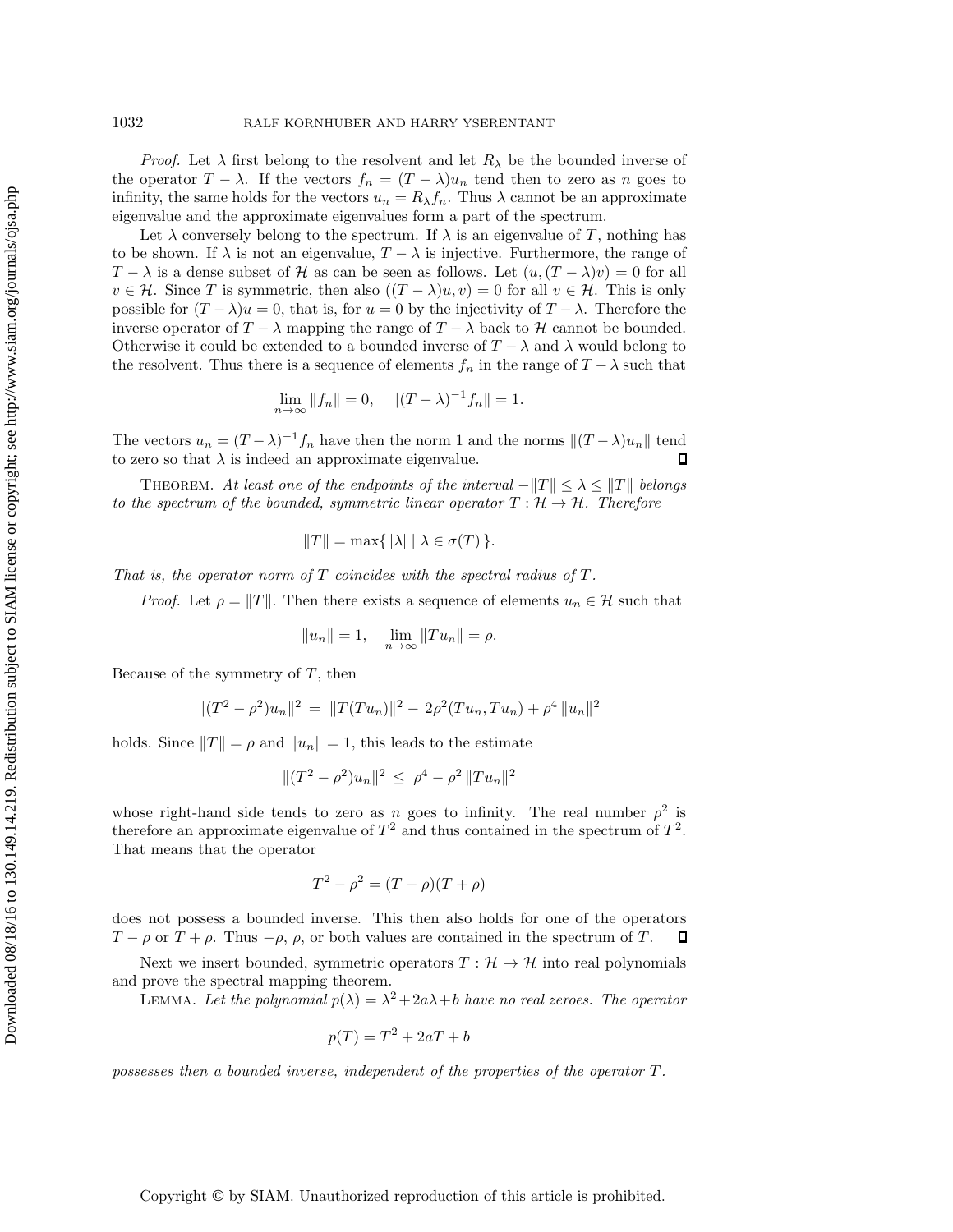*Proof.* We first rewrite  $p(T)$  in the form

$$
p(T) = (T + a)^2 + \delta, \quad \delta = b - a^2.
$$

Because  $p(\lambda)$  has no real zeroes,  $\delta > 0$  must hold. The expression

$$
\langle u, v \rangle = (p(T)u, v)
$$

defines therefore an inner product that induces a norm which is equivalent to the original norm. By the Riesz representation theorem, thus there exists for every  $f \in \mathcal{H}$ a unique  $u \in \mathcal{H}$  with  $\langle u, v \rangle = (f, v)$  for all  $v \in \mathcal{H}$ , that is, a unique solution of the equation  $p(T)u = f$  whose norm can be bounded by the norm of f.  $\Box$ 

THEOREM. Let  $p(\lambda) = a_0 + a_1\lambda + \cdots + a_n\lambda^n$  be a real polynomial and T a *symmetric, bounded linear operator. The spectrum of the symmetric, bounded operator*

$$
p(T) = a_0 + a_1 T + \dots + a_n T^n
$$

*consists then of the values*  $p(\lambda)$  *with*  $\lambda$  *in the spectrum*  $\sigma(T)$  *of*  $T$ *.* 

*Proof.* For constant polynomials  $p(\lambda) = a_0$ ,  $p(T)$  is the corresponding multiple of the identity operator whose spectrum consists of a single point, namely,  $\lambda = a_0$ . This proves the theorem for this particular case. We can therefore restrict ourselves to polynomials of degree  $n \geq 1$  and can moreover assume that  $a_n = 1$ .

We first show that any value  $\mu$  in the spectrum of  $p(T)$  is of the form  $\mu = p(\lambda)$ with a  $\lambda$  in the spectrum of T. The polynomial  $p(\lambda) - \mu$  can, over the real numbers, be factorized into a product of linear factors  $\lambda - \lambda_i$  and of quadratic polynomials  $q_i(\lambda)$ without real zeroes, which turns into a factorization of the operator  $p(T) - \mu$ . This operator possesses by the previous lemma a bounded inverse if the operators  $T - \lambda_i$ possess bounded inverses, that is, if none of the solutions  $\lambda_i$  of the equation  $p(\lambda) = \mu$ is contained in the spectrum of T. Any  $\mu$  that belongs to the spectrum of  $p(T)$  must therefore be of the form  $\mu = p(\lambda)$  with some  $\lambda$  in the spectrum of T.

Let  $\lambda$  conversely be contained in the spectrum of T and let  $\mu = p(\lambda)$ . Then there exists a sequence of elements  $u_k \in \mathcal{H}$  of norm 1 for which the norms of the  $(T - \lambda)u_k$ tend to zero as k goes to infinity. As  $p(\lambda) - \mu = 0$ ,  $p(\xi) - \mu = q(\xi)(\xi - \lambda)$  with a polynomial  $q(\xi)$  of degree  $n-1$ . The sequence of the vectors

$$
(p(T) - \mu)u_k = q(T)(T - \lambda)u_k
$$

tends therefore to zero as well. That is,  $\mu$  is an approximate eigenvalue of  $p(T)$  and thus belongs to the spectrum of  $p(T)$ .  $\Box$ 

Hence we can conclude that for any real polynomial  $p(\lambda)$  the norm of the operator polynomial  $p(T)$  is determined by the values  $p(\lambda)$ ,  $\lambda \in \sigma(T)$ , and is given by

$$
||p(T)|| = \max\{|p(\lambda)| \mid \lambda \in \sigma(T)\},
$$

regardless of the existence of a complete set of eigenvectors.

**Appendix B. The quasi-interpolation operator.** The key to our proof is the existence of a quasi-interpolation operator [\(4.4\)](#page-7-1) that satisfies the two assumptions from [\(4.10\)](#page-8-1). We prove in this appendix that the operator given by [\(4.5\)](#page-7-2) falls into this category, provided the energy norm induced by the bilinear form [\(2.1\)](#page-2-0) behaves locally, in the sense of condition [\(4.11\)](#page-8-0), like the  $H^1$ -seminorm.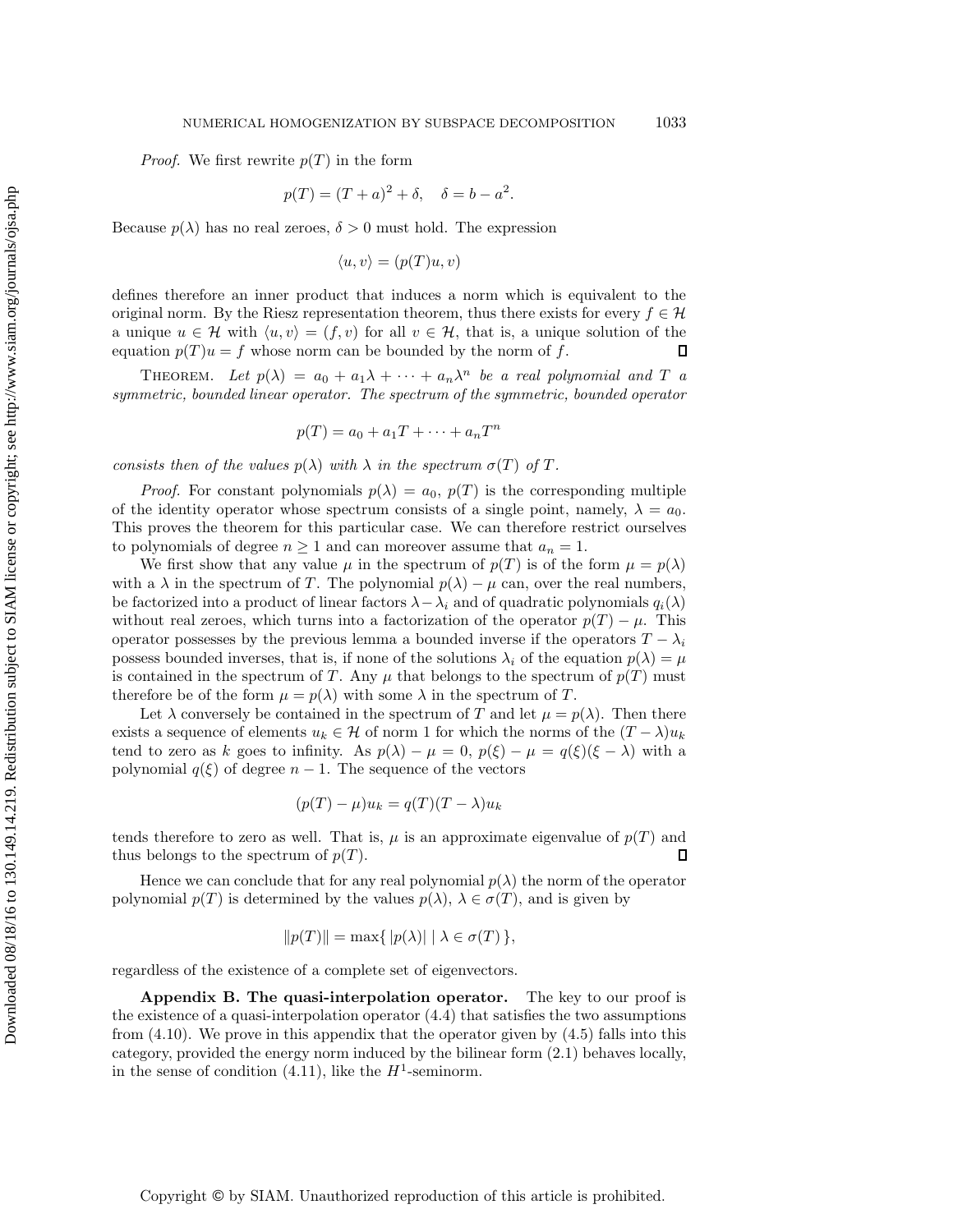#### 1034 RALF KORNHUBER AND HARRY YSERENTANT

Theorem. *The quasi-interpolation operator given by* [\(4.5\)](#page-7-2) *satisfies the conditions from* [\(4.10\)](#page-8-1)*. The constants depend only on an upper bound for the ratio*  $M_i/\delta_i$  *of the constants in the assumption* [\(4.11\)](#page-8-0)*, on the degeneration of the finite elements, and on the geometry of the domain*  $\Omega$  *via the local condition* [\(4.12\)](#page-8-2) *to its boundary.* 

*Proof.* It suffices to prove the estimates [\(4.10\)](#page-8-1) for continuously differentiable functions  $v : \mathbb{R}^n \to \mathbb{R}$  that vanish outside a compact subset of  $\Omega$ . The rest then follows by the density of these in  $H_0^1(\Omega)$ . We use the notation  $a \lesssim b$ , meaning that a can be estimated by b up to a constant that depends at most on the shape regularity of the finite elements and the constant from [\(4.12\)](#page-8-2). As the  $\varphi_i$  form a partition of unity,

$$
v - \Pi v = \sum_{i \in \mathcal{N}} \varphi_i \left( v - \alpha_i \right) + \sum_{i \notin \mathcal{N}} \varphi_i \, v,
$$

where N is the set of the indices of the vertices in the interior of  $\Omega$ . As on a given element only the  $d+1$  functions  $\varphi_i$  assigned to its vertices are different from zero,

$$
||v - \Pi v||^{2} \lesssim \sum_{i \in \mathcal{N}} ||\varphi_{i} (v - \alpha_{i})||^{2} + \sum_{i \notin \mathcal{N}} ||\varphi_{i} v||^{2}.
$$

Let  $h_i$  be the radius of the ball  $B_i$ . As  $|\nabla \varphi_i| \lesssim h_i^{-1}$  by the shape regularity of the elements and  $0 \leq \varphi_i \leq 1$ , the terms in the first sum can by [\(4.11\)](#page-8-0) be estimated as

$$
\|\varphi_i\, (v - \alpha_i)\| \leq M_i h_i^{-1} \|v - \alpha_i\|_{L_2(\omega_i)} + M_i \, \|\nabla v\|_{L_2(\omega_i)}.
$$

The constant  $\alpha_i$  is the mean value of the function v over the patch  $\omega_i$ . Let  $\alpha'_i$  be the mean value of  $v$  over the ball  $B_i$ . Because

$$
||v - \alpha_i||_{L_2(\omega_i)} \le ||v - \alpha'_i||_{L_2(\omega_i)} \le ||v - \alpha'_i||_{L_2(B_i)},
$$

the Poincaré inequality for balls leads therefore to the estimate

$$
||v - \alpha_i||_{L_2(\omega_i)} \lesssim h_i ||\nabla v||_{L_2(B_i)}.
$$

For the terms associated with the inner vertices, thus finally

$$
\|\varphi_i\left(v-\alpha_i\right)\|\ \lesssim\ M_i\, \|\nabla v\|_{L_2(B_i)}\leq M_i\delta_i^{-1}\|v\|_{B_i\cap\,\Omega}.
$$

For a boundary term correspondingly

$$
\|\varphi_i v\| \ \lesssim \ M_i h_i^{-1} \|v\|_{L_2(\omega_i)} + M_i \, \|\nabla v\|_{L_2(\omega_i)}
$$

holds. The L<sub>2</sub>-distance of a function  $v \in L_2(B_i)$  to the mean value of v over the part of the assigned ball  $B_i$  outside  $\Omega$  can be estimated by the  $L_2$ -distance of v to the mean value of v over  $B_i$  itself, where the constant from  $(4.12)$  enters. As the mean value of the functions v under consideration over the part of  $B_i$  outside of  $\Omega$  is zero, this leads by means of the Poincaré inequality for balls to the estimate

$$
||v||_{L_2(B_i)} \leq h_i ||\nabla v||_{L_2(B_i)}
$$

with a constant depending on that from  $(4.12)$ . For the boundary terms therefore

$$
\|\varphi_i v\| \ \lesssim \ M_i \, \|\nabla v\|_{L_2(B_i)} \leq M_i \delta_i^{-1} \|v\|_{B_i \cap \Omega}.
$$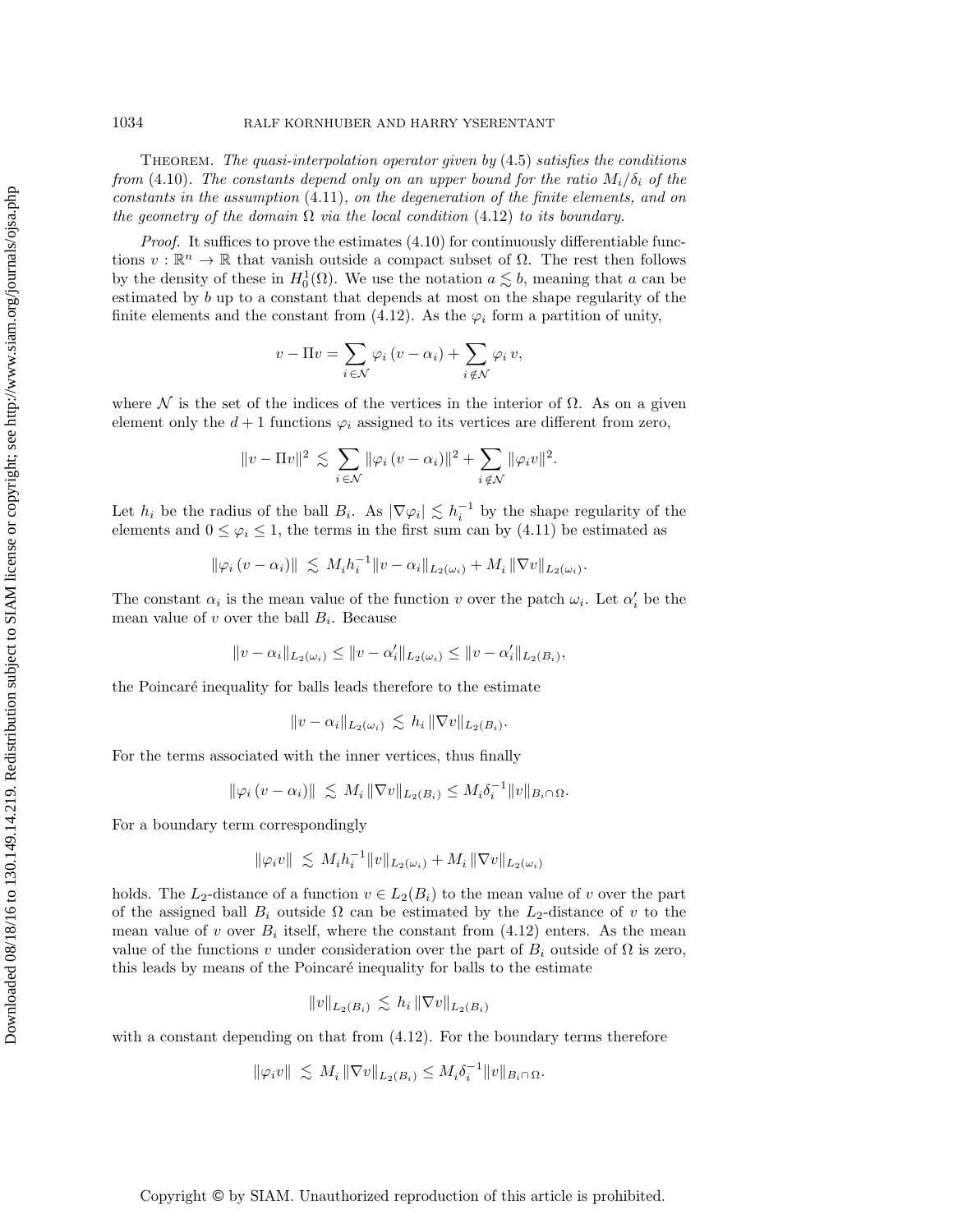As  $M_i/\delta_i \leq K$  for some constant K and as the balls  $B_i$  form, because of the shape regularity of the finite elements, a locally finite covering of  $\Omega$ , we get

$$
||v - \Pi v|| \leq K ||v||,
$$

which implies the stability of  $\Pi$ . Using that for all square integrable functions w

$$
\|\tau\varphi_i w\|_0 \ \lesssim \ M_i h_i^{-1} \|w\|_{L_2(\omega_i)}
$$

 $\Box$ 

holds, the approximation property follows by the same arguments.

**Acknowledgment.** The authors are grateful to Joscha Podlesny for providing us with the results of his numerical experiments and computations.

#### REFERENCES

- <span id="page-18-10"></span>[1] A. Abdulle, A priori and a posteriori error analysis for numerical homogenization: A unified framework, Ser. Contemp. Appl. Math. CAM, 16 (2011), pp. 280–305.
- <span id="page-18-7"></span>[2] A. Abdulle, W. E, B. Engquist, and E. Vanden-Eijnden, The hetereogeneous multiscale method, Acta Numer., 21 (2012), pp. 1–87.
- <span id="page-18-19"></span>[3] N. I. Achieser and I. M. Glasmann, Theorie der linearen Operatoren im Hilbert–Raum, Harri Deutsch, Thun, 1981.
- <span id="page-18-0"></span>[4] G. Allaire, Homogenization and two-scale convergence, SIAM J. Math. Anal., 23 (1992), pp. 1482–1512.
- <span id="page-18-1"></span>N. BAKHVALOV AND G. PANASENKO, Homogenization: Averaging processes in periodic media, Math. Appl. 36, Kluwer, Dordrecht, The Netherlands, 1990.
- <span id="page-18-18"></span>[6] R. E. Bank and H. Yserentant, A note on interpolation, best approximation, and the saturation property, Numer. Math., 131 (2015), pp. 199–203.
- <span id="page-18-2"></span>[7] D. Cioranescu and P. Donato, An Introduction to Homogenization, Oxford Lecture Ser. Math. Appl. 17, Oxford University Press, Oxford, 1999.
- <span id="page-18-15"></span>[8] P. Deuflhard and A. Hohmann, Numerical Analysis in Modern Scientific Computing: An Introduction, Texts Appl. Math. 43, Springer, Berlin, 2003.
- <span id="page-18-16"></span>[9] M. DRYJA, M. V. SARKIS, AND O. B. WIDLUND, *Multilevel Schwarz methods for elliptic prob*lems with discontinuous coefficients in three dimensions, Numer. Math., 72 (1996), pp. 313– 348.
- <span id="page-18-6"></span>[10] W. E AND B. ENGQUIST, The hetereogeneous multiscale methods, Commun. Math. Sci., 1 (2003). pp. 87–132.
- <span id="page-18-8"></span>[11] Y. Efendiev and T. Y. Hou, Multiscale Finite Element Methods: Theory and Applications, Surv. Tutor. Appl. Math. Sci. 4, Springer, Berlin, 2009.
- <span id="page-18-9"></span>[12] T. Y. HOU AND X.-H. WU, A multiscale finite element method for elliptic problems in composite materials and porous media, J. Comput. Phys., 134 (1997), pp. 169–189.
- <span id="page-18-11"></span>[13] T. Y. HOU, X.-H. WU, AND Z. CAI, Convergence of a multiscale finite element method for elliptic problems with rapidly oscillating coefficients, Math. Comp., 68 (1999), pp. 913– 943.
- <span id="page-18-5"></span>[14] T. J. R. HUGHES, G. R. FEIJÓ, L. M. MAZZEI, AND J.-B. QUINCY, The variational multiscale method—a paradigm for computational mechanics, Comput. Methods Appl. Mech. Engrg., 166 (1998), pp. 3–24.
- <span id="page-18-12"></span>[15] A. MÅLQVIST AND D. PETERSEIM, *Localization of elliptic multiscale problems*, Math. Comp., 83 (2014), pp. 2583–2603.
- <span id="page-18-4"></span>[16] N. Neuss, W. JÄGER, AND G. WITTUM, *Homogenization and multigrid*, Computing, 66 (2001), pp. 1–26.
- <span id="page-18-13"></span>[17] C. Pechstein and R. Scheichl, Scaling up through domain decomposition, Appl. Anal., 88 (2009), pp. 1589–1608.
- <span id="page-18-17"></span>[18] D. PETERSEIM AND R. SCHEICHL, Robust numerical upscaling of elliptic multiscale problems at high contrast, arXiv:1601.06549v1, 2016.
- <span id="page-18-14"></span>[19] R. Scheichl, P. Vassilevski, and L. Zikatanov, Multilevel methods for elliptic problems with highly varying coefficients on nonaligned coarse grids, SIAM J. Numer. Anal., 50 (2012), pp. 1675–1694.
- <span id="page-18-3"></span>[20] L. Tartar, The General Theory of Homogenization. A Personalized Introduction, Lect. Notes Unione Mat. Ital. 7, Springer, Berlin, 2009.